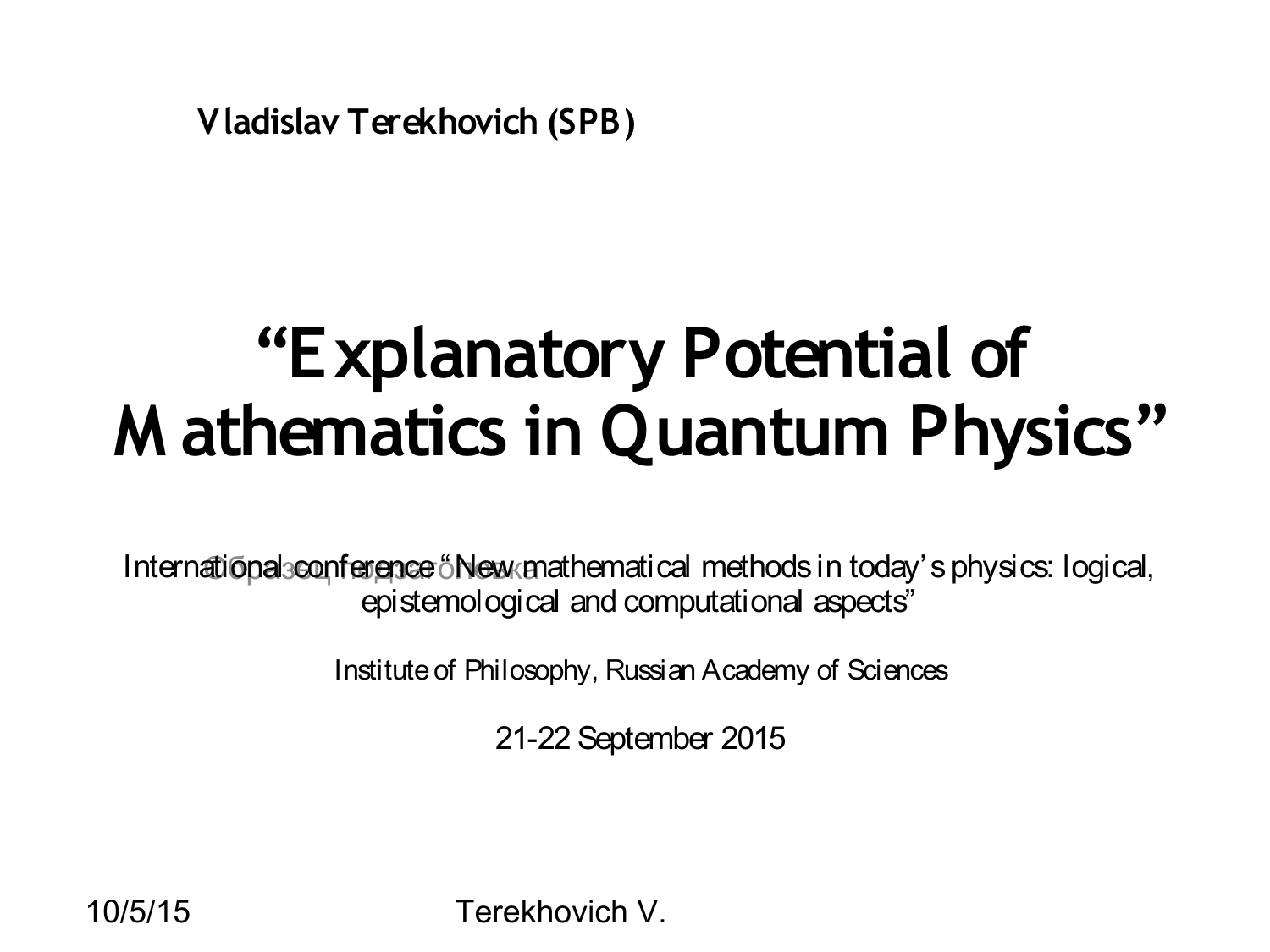#### **Introduction**

The mathematical equations have an amazing property. Real systems follow equations with unexplained persistence. It is the part of the overall problem of "unreasonable effectiveness of mathematics" in the description of reality.

In classical physics, most of the equations of motion corresponds to one of the physical theories. These theories give us some models and interpretations connecting the equations with reality.

In quantum physics, the situation is more complicated.

I assume that in the interpretation of QM, we cannot ignore the explanatory potential of mathematical formalisms and their mathematical concepts.

10/5/15 Terekhovich V. Quantum equations can be seen not only as tools for calculation<sup>2</sup><sup>2</sup>/e can find them a way to explain reality. At least, we have to try. Exactly how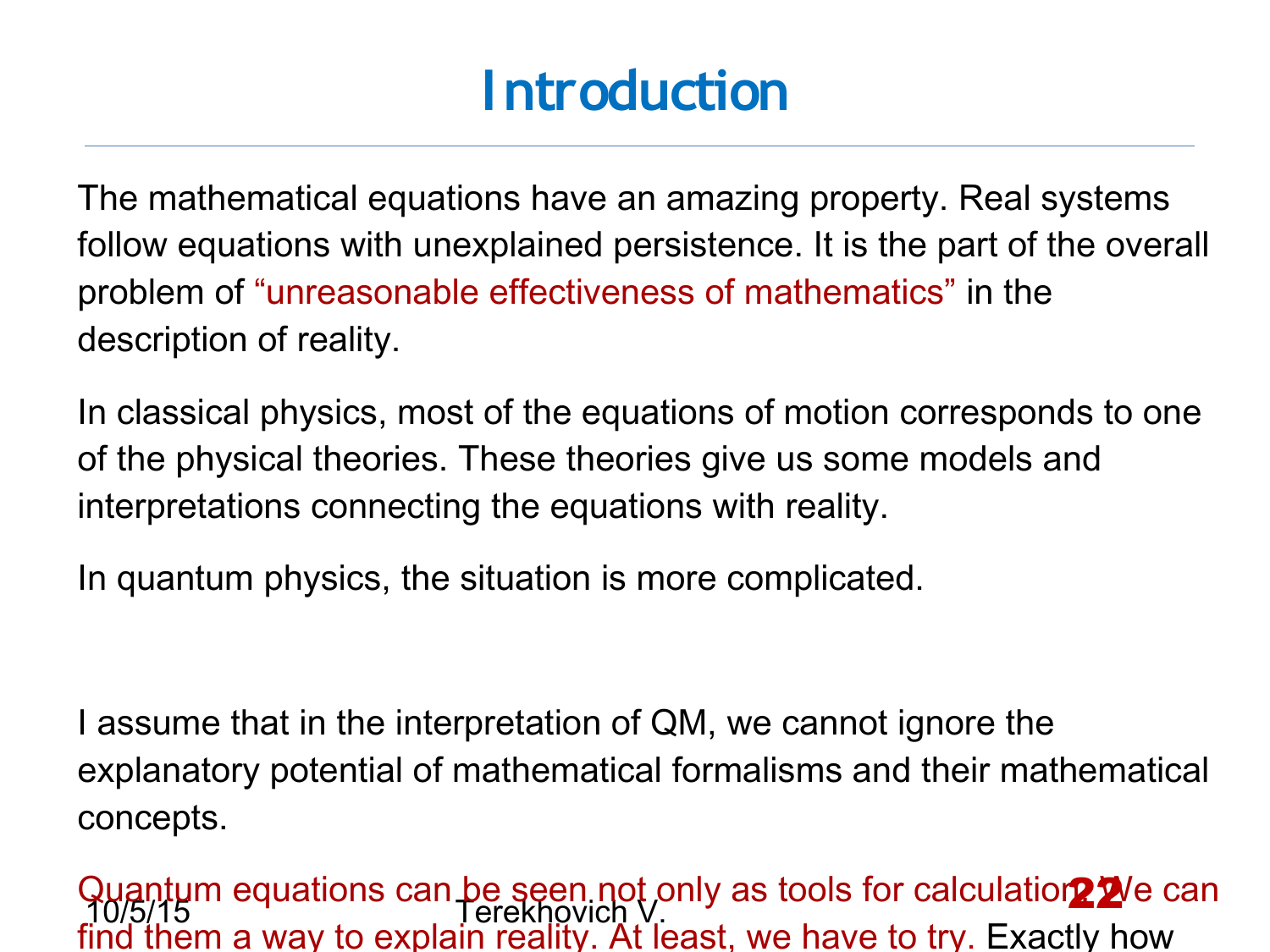# **Introduction**

In physics, there are widely-spread notions like these: *possible, virtual, or imaginary states, events or histories*. These notions are applied in the variational principles, interpretations of quantum mechanics, Feynman path integral, and quantum cosmology.

On the one hand, it is accepted that all such notions are merely formal mathematical tools for calculation. On the other hand, there is the question: Why are the models and formalisms with such notions more successful than others?

The natural desire is to use the models of QM and its equations for the explanation of their physical meaning. However, there are two obstacles.

**First**, these formalisms use too abstract mathematical concepts. These concepts are difficult explained in frameworks of the older theories. It concerns the wave function, quantum action, probability amplitude, quantum operators, Hilbert space, quantum superposition and entanglement.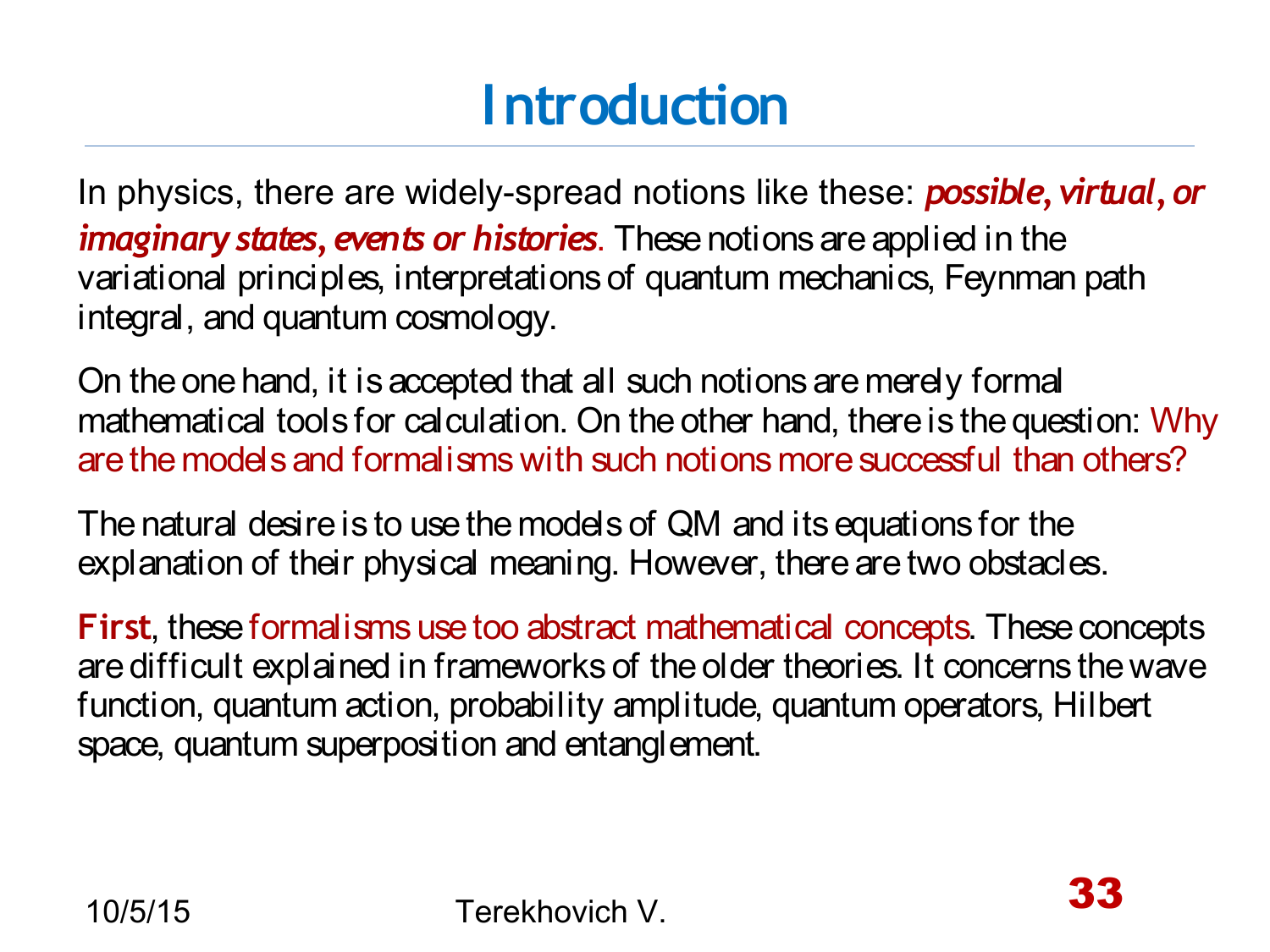# **Three formalisms of QM**

The second obstacle is that QM includes several equivalent models, and each of them has their own formalism and own ontology. Let us take three mathematically equivalent formalisms of QM based on the different models.

**Heisenberg** agreed with the Copenhagen interpretation, but he added a metaphysical idea of Aristotle about a transition from potential state to actual.

**Schrödinger** was convinced that the wave function is associated with the actual wave that carries an electrical charge and unambiguously describes an evolution of a quantum system.

**Feynman path integral** is a geometric model of a summation of rotating arrows. The arrows symbolize probability amplitude of virtual or possible paths of quantum particles. The probability of quantum events could be found by summing all contributions of all possible probability amplitudes, and then squaring this sum. Feynman interpreted his model using an analogy with the classical principle of least action. For this, he represented a particle that simultaneously moves along all alternative virtual paths.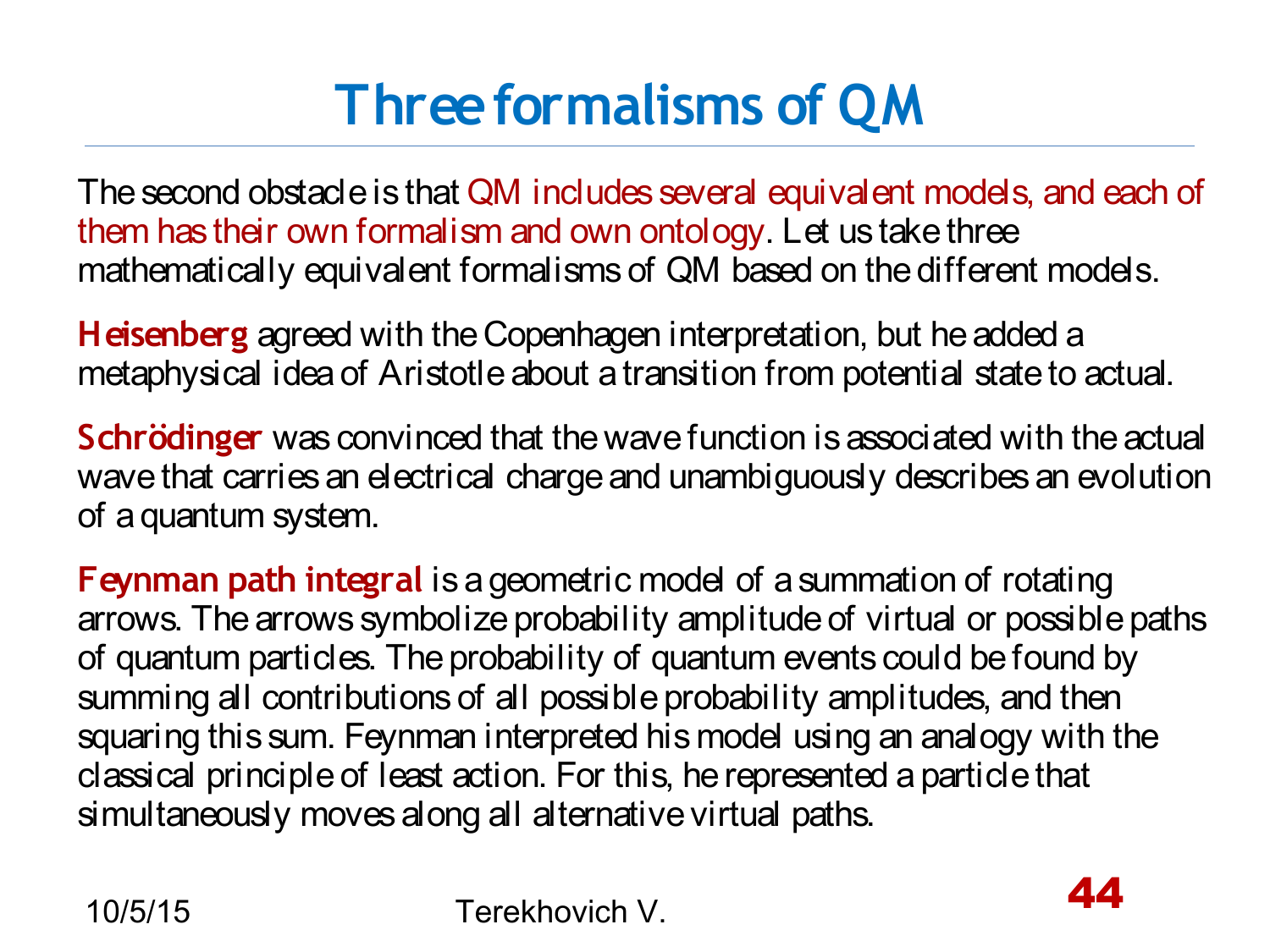# **What is interpretation?**

All three formalisms are in good agreement with the experiments. But the views of reality of their creators was very different. So they were insufficient to explain the nature of quantum probability and the meaning of the wave function.

**The questions about the mathematical concepts**. What are the physical and philosophical status of the virtual histories? How is the classical action related to the quantum action? What are the physical and philosophical content of complex variables? How does the transition occur from the quantum probability amplitude to the classical probability?

#### **The main goals of the interpretation**:

(a) to find out which natural phenomena are hidden behind the equations;

(b) to describe all parts of the theory in terms of existence and reality;

(c) to explain the relationships of these parts with an experiment.

10/5/15 Terekhovich V. Any complete theory is a set of the theoretical part including the ontology of theory plus its model, mathematical formalism, experiments, and the interpretation of all these parts. 55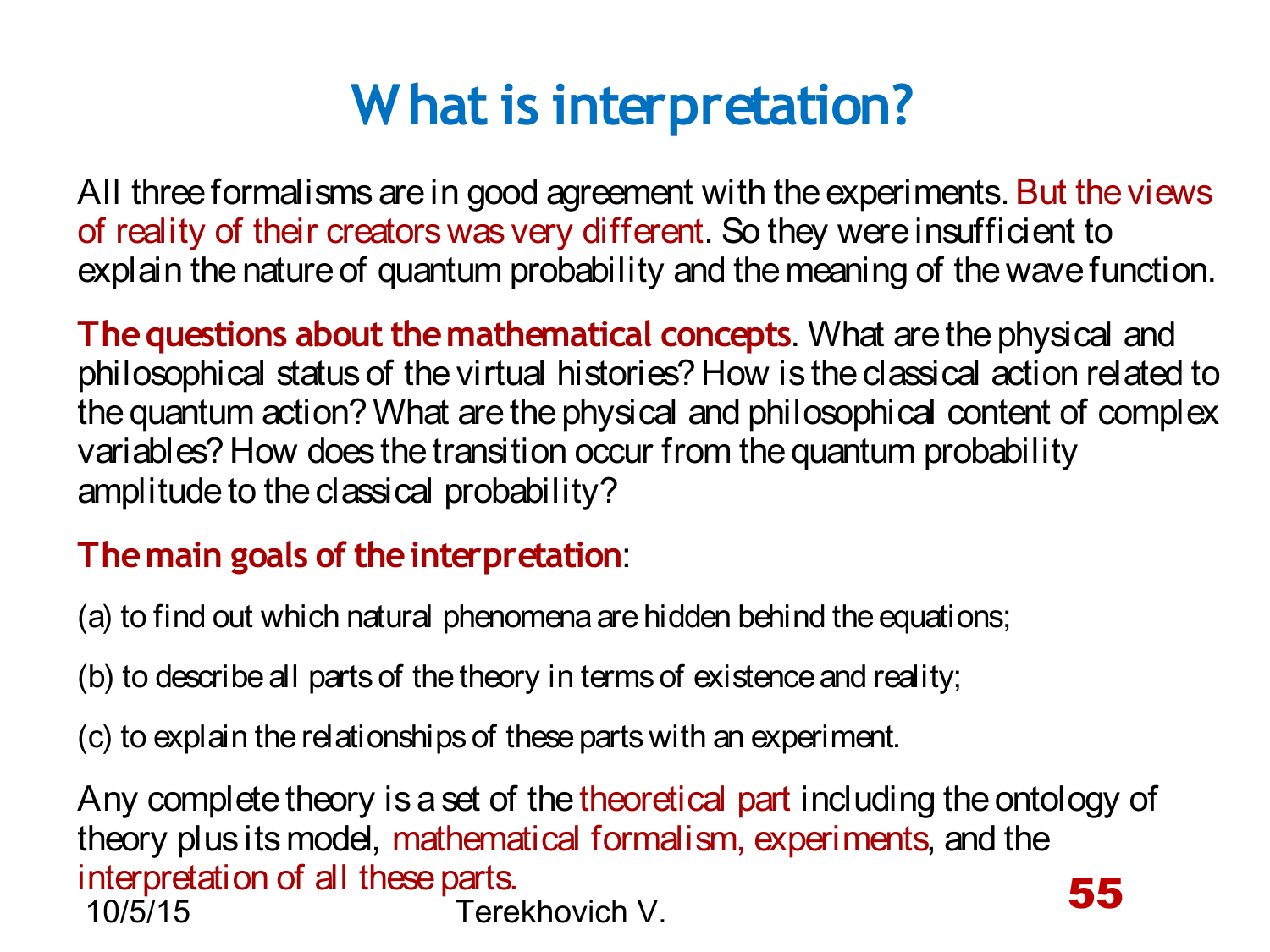# **Possibilities in QM**

In many interpretations of QM, **possible states, events and histories of quantum particles are directly compared with** *possibilities.* In many cases, the quantum world or worlds are presented as the sets of *the possible events* or *possible histories* of the quantum fields.

Nowadays, the quasi-modal approach, which divides the reality into possible and actual realms*,* is quite popular in QM (*Fock, 1957; Everett, 1957; Popper, 1990; Wallace, 2003; Bohm, 1980; Van Fraassen, 1991; Gell-Mann & Hartle, 2012; Dieks, 2007; Lombardi & Castagnino, 2008; Suárez, 2011*).

However, the authors share very different attitude to the reality of these possible events and histories.

Recently, there has been a growing interest in a realistic interpretation of the Feynman paths and alternative quantum histories in addressing the problem of quantum reality (*Belnap, 2007; Sharlow, 2007; Wharton at al., 2011; Gell-Mann & Hartle 2012*).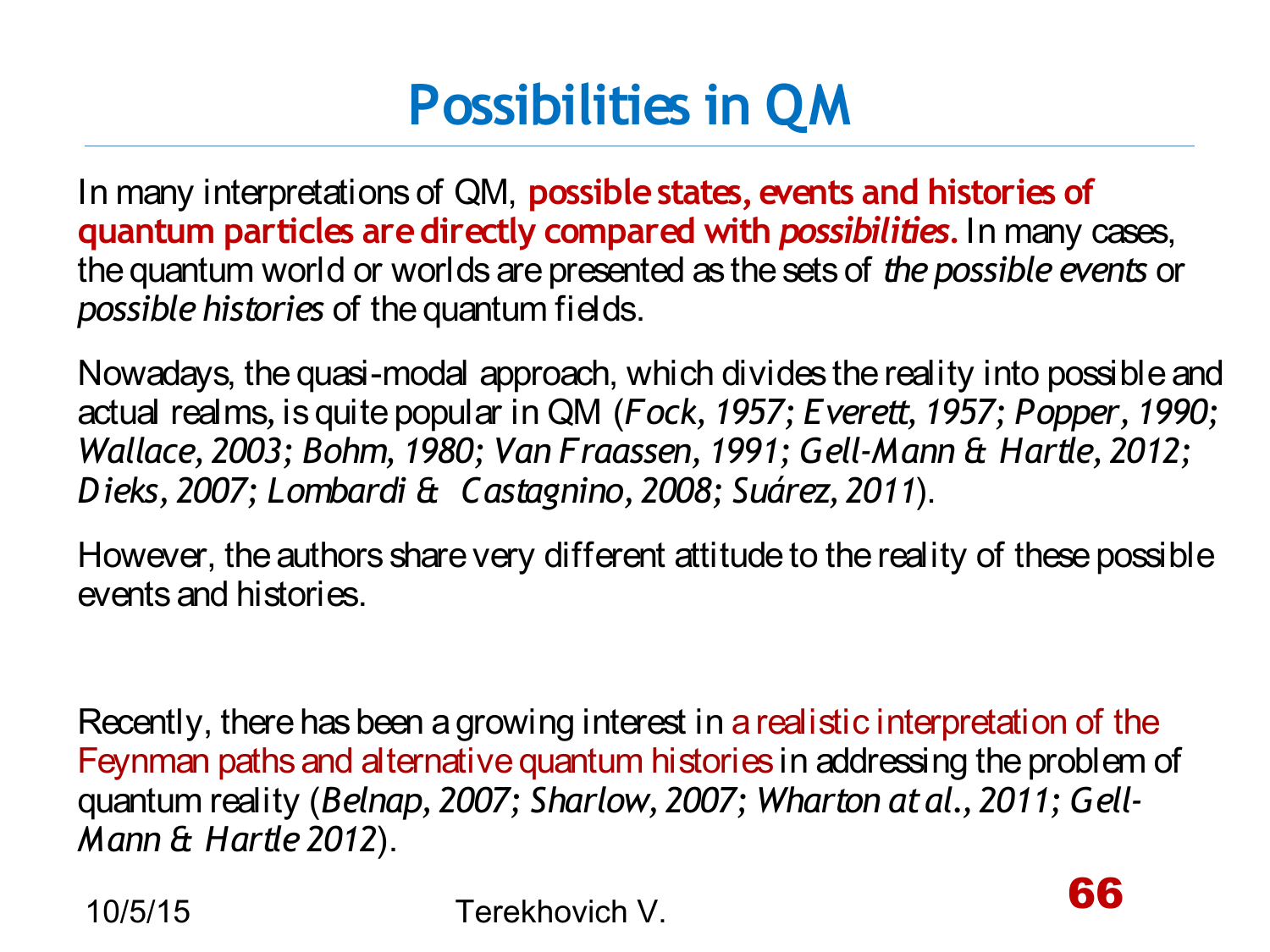# **What about philosophy?**

It is known that modern philosophers also investigate some concepts that can be connected with the possible histories. For instance: *possibilities, pure possibilia, possible scenarios***, and** *possible worlds*.

However, in spite of several interesting attempts to combine some of these notions in both quantum physics and metaphysics (*Redhead, 1987; Saunders, 1998; Wallace, 2003; Wilson, 2006; Dieks, 2010*), scholars have not yet adequately addressed two central questions:

- $\cdot$  Are the possible histories in physics and possibilities in metaphysics real?
- What is common and different between the reality of the *possible histories* in classical physics, quantum physics, and metaphysics?

Before to analyze the reality of the quantum possible events and histories, let us consider a realistic and anti-realistic approaches to the mathematical concepts.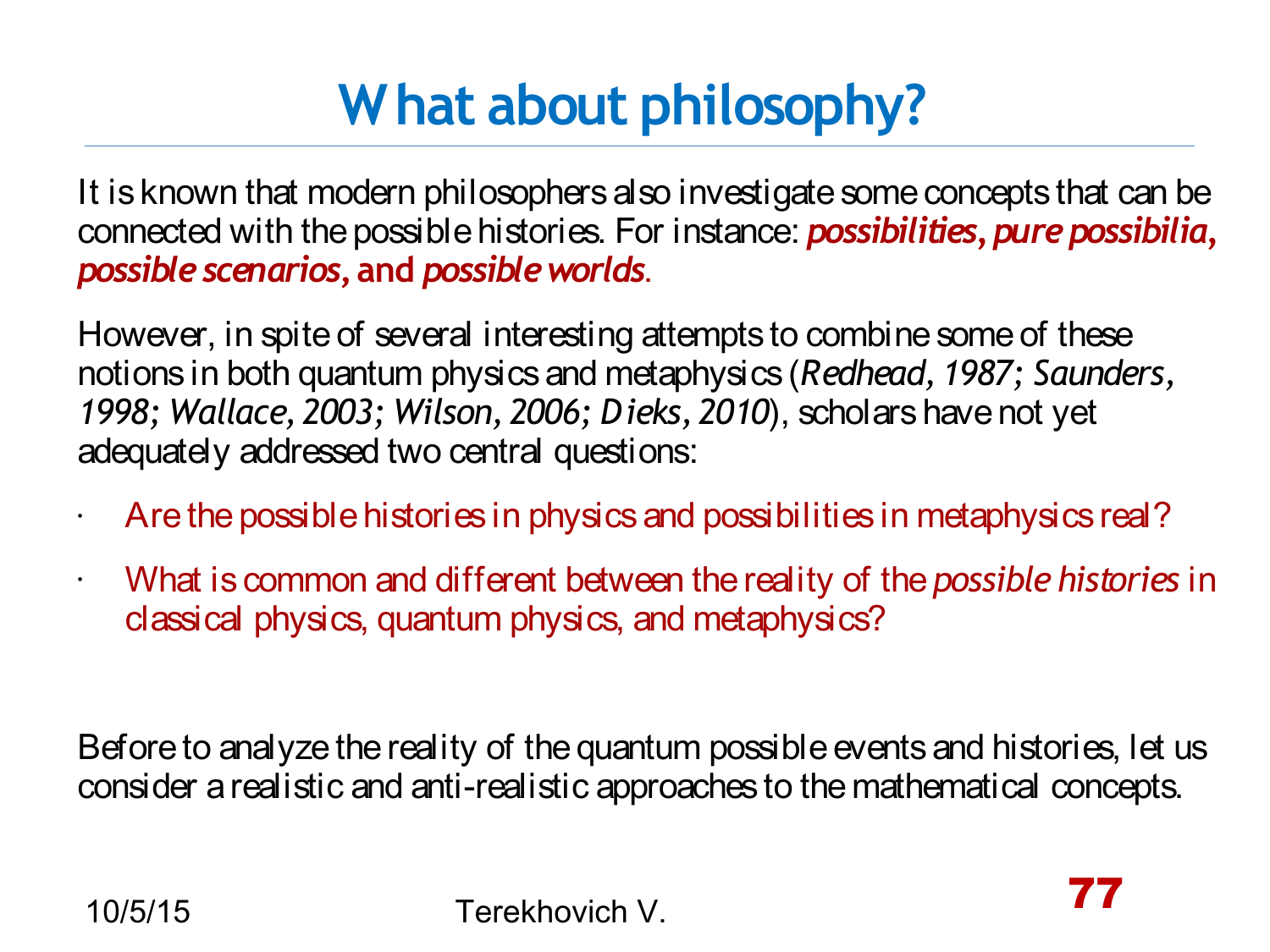#### **Anti-realism of the mathematical concepts**

There are several ways to explain why the predictions of the equations are consistent with the observed movement. I call only three.

#### **Anti-realis m**.

In the phenomena, there are no order and logic. People observe the phenomena and create some mathematical models to describe the observations. They use the human logic and human mathematical language. These logic and language are common. Thus, it is not surprisingly that the results of the different people are the same. This is considered as the reason of the effectiveness of mathematics. We don't know the true reality.

There are only our perceptions, approximations and logic constructions. Any theory is only a temporary model that is suitable to describe a certain kind of the phenomena.

Marthematical concepts existion with your minds as the tools of cognition. The equations describe only our experience (**Ins trumentalis m** ).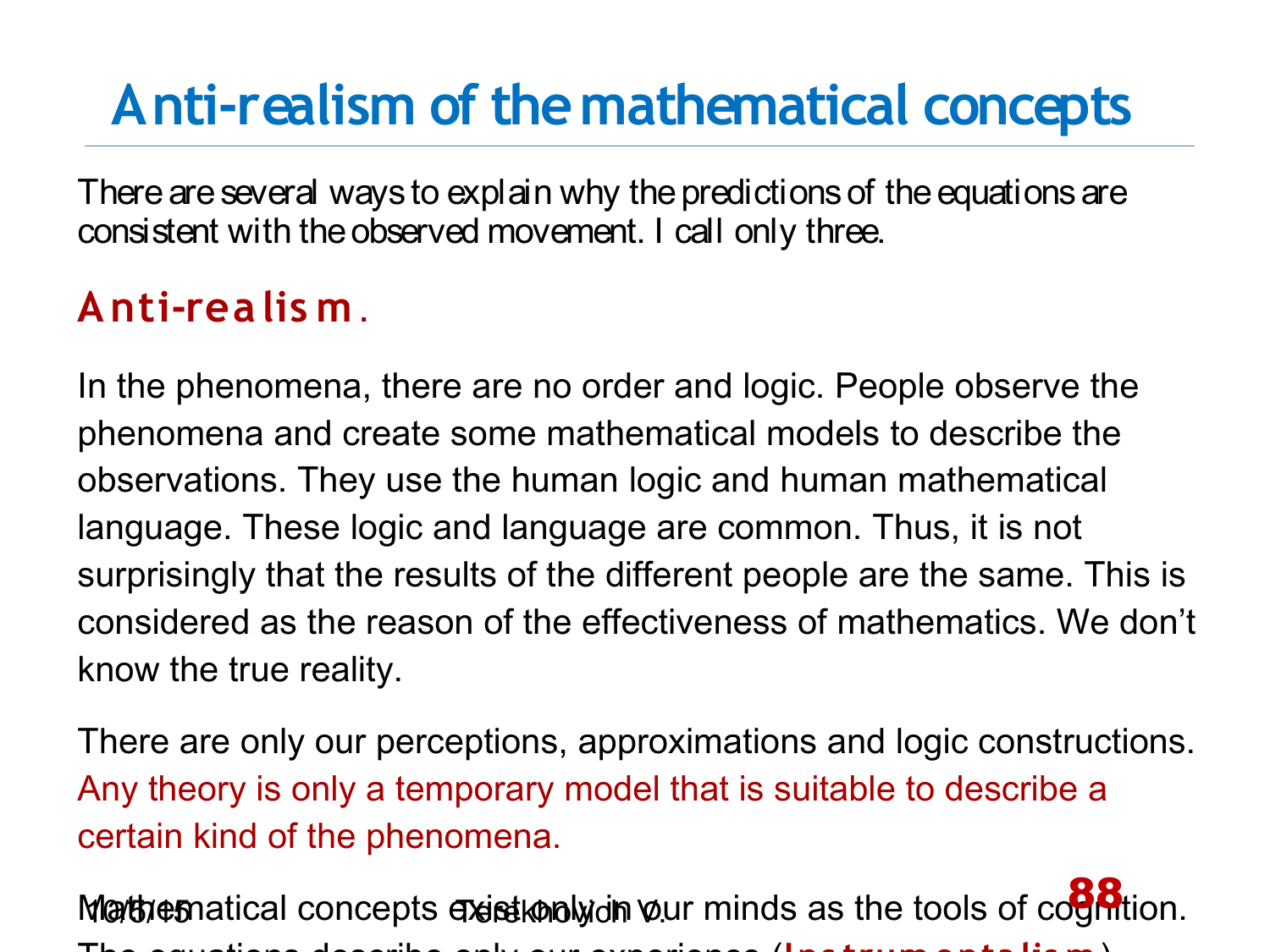#### **Realism of the mathematical concepts**

The mathematical models are ontological and reflect the real relationships between essences of the phenomena. The proponents of **s c ientific realis m** believe that the good theory and its equations say about things and events that exist and occur in fact, regardless of our mind. However, in realism, there are two possible views of reality of the mathematical concepts.

a) Mathematical concepts exist only in our minds as the sof cognition (**Ins trumentalis m** ).

b) Mathematical concepts ontologically exist as independent entities (**Platonis m**).

tha 15/5 Terminism is the popular V. The position of the **anti-realis t** is contradicted to our common sense. However, from a practical point of view, it is more convenient. Perhaps, 99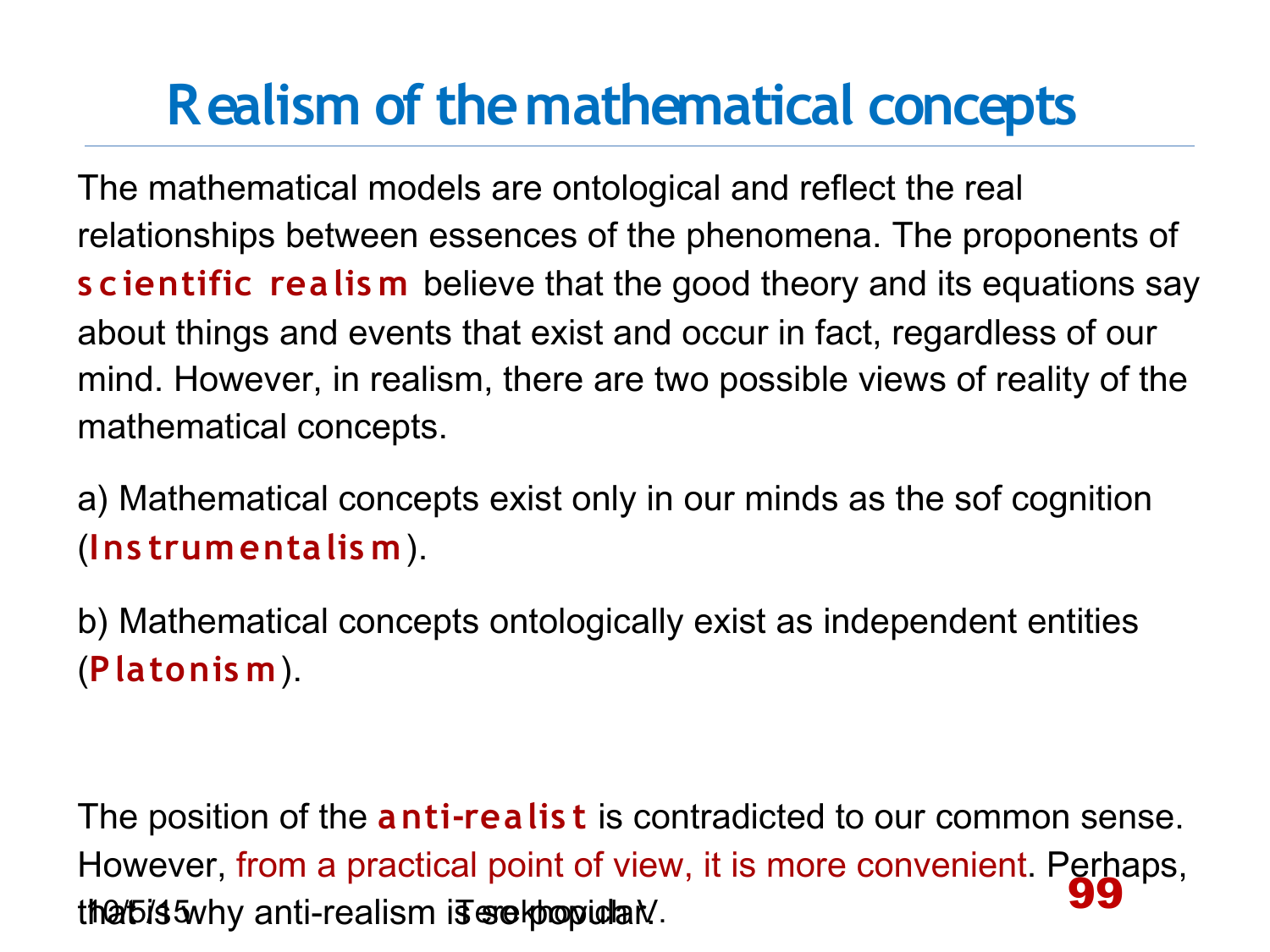#### **Between Realism and Anti-realism**

We and our consciousness are involved in the creation of reality. We are not separate from the world.

Some mathematical concepts ontologically exist, but they depend on our bodies and minds. It is because our bodies and minds are the tools of cognition and change of reality.

However, not every model describes the essence behind the phenomena. Some mathematical formalisms describe only phenomenological laws of specific areas of nature. Others reflect the real relationships between the objects and phenomena.

1010

Mathematics in nature is always richer mathematics in our minds.

```
10/5/15 Terekhovich V.
I call this view – s emi-realis m.
```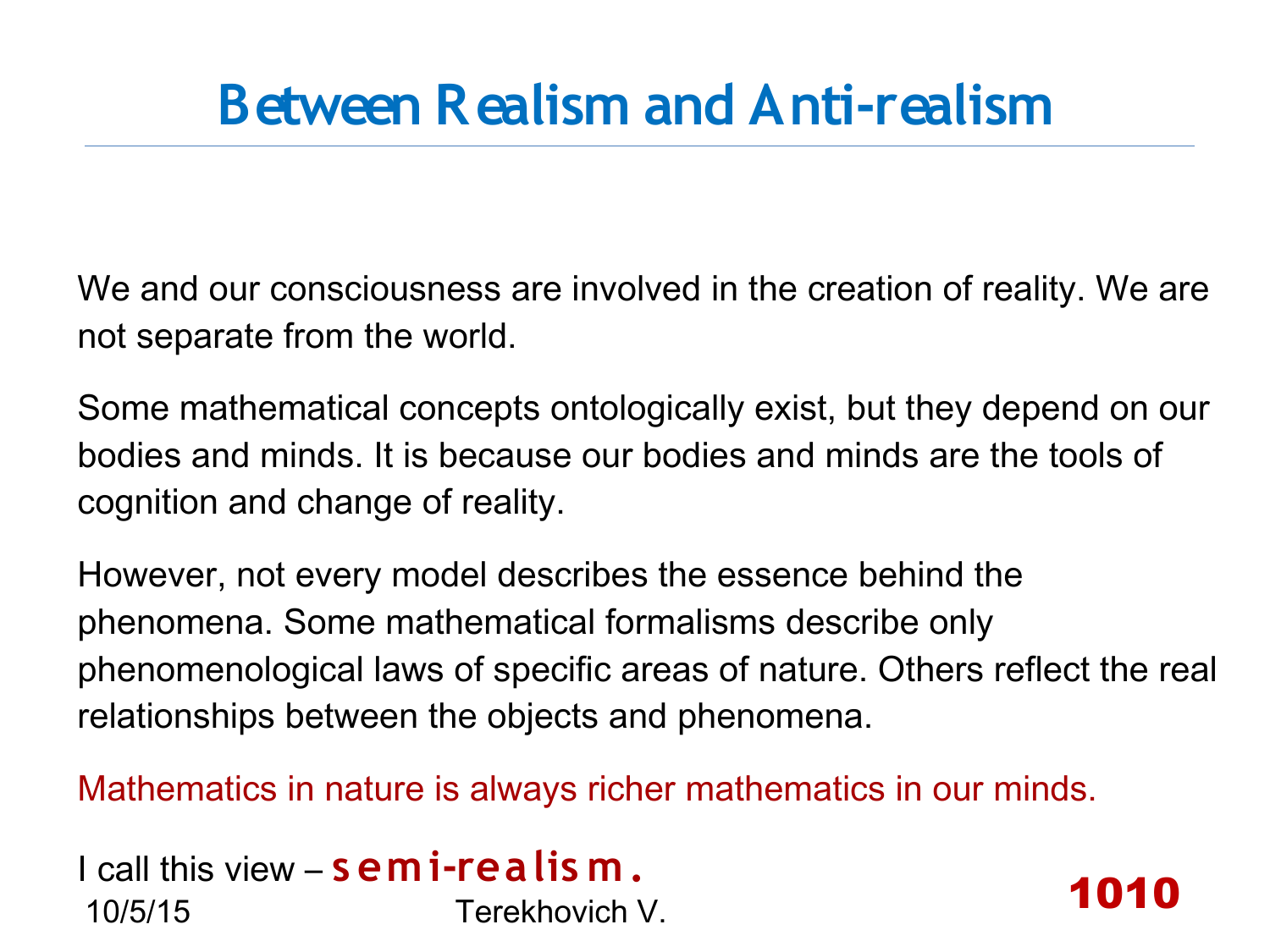#### **Anti-realism vs. Realism in QM**

Let us introduce the definition: the possible quantum event or history is the event or history that is consistent with the laws of QM.

Quantum possible world is the set of the possible events or histories of the quantum fields.

**Anti-realis m:** the possible quantum events exist only in models and formulas, as tools of the theoretical study of our experience. They do not have an independent life. Quantum world does not exist. It is only possible scenarios that are potentially contained in the classical objects.

rte*talits*m). Quantum postsible how do the logically looks like a set of 111 **Realis m** and **S emi-realis m:** the quantum possible events or histories exist independently of our mind. They are the manifestation of objective propensities or potentialities - dispositions (**es s ential dis pos itionalis m**). The quantum possible world is a set of possible events or histories that are real as well as our world for us (**modal**  potential events or histories that have not been realized and yet do not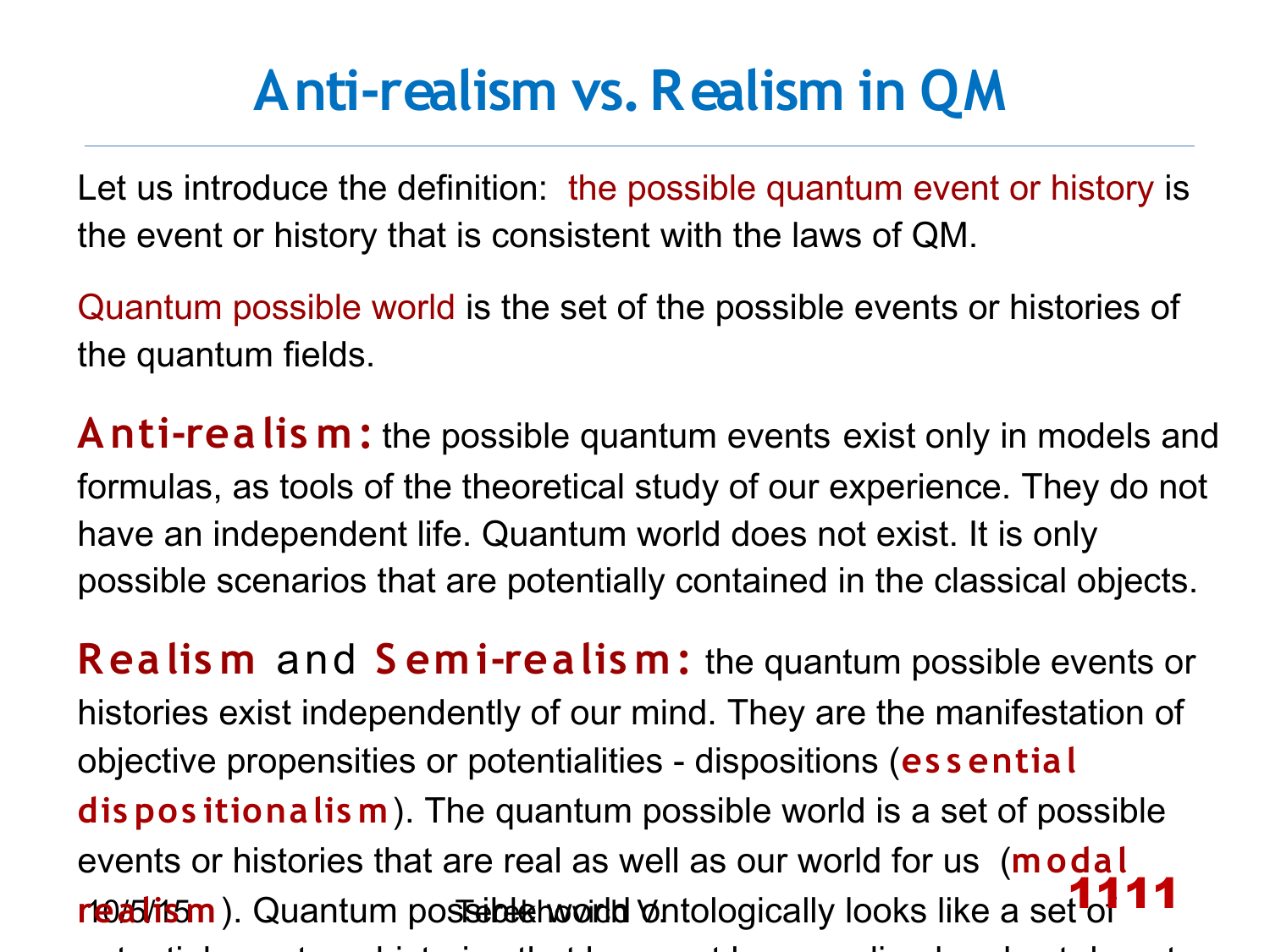#### **Four groups of the interpretations of QM**

Let us consider **how the pos s ible events and pos s ible his tories c an be us ed for the interpretation of QM** . These can be united in four groups. The principle of the division is based on how the possible states and possible histories are related with the actual ones. In every group, we can find the points of view, which follow anti-realism, realism or semi-realism.

**In the firs t g roup**, one of the possible quantum events or histories becomes actual as a result of their observation.

•

•

•

**In the s ec ond g roup**, one of the possible quantum events or histories is merely detected by the measurement or by the interaction. Observation means are relative in relation to the objects.

10 Feahzed as actual. Terekhovich V. **In the third group**, each possible quantum event or history is 1212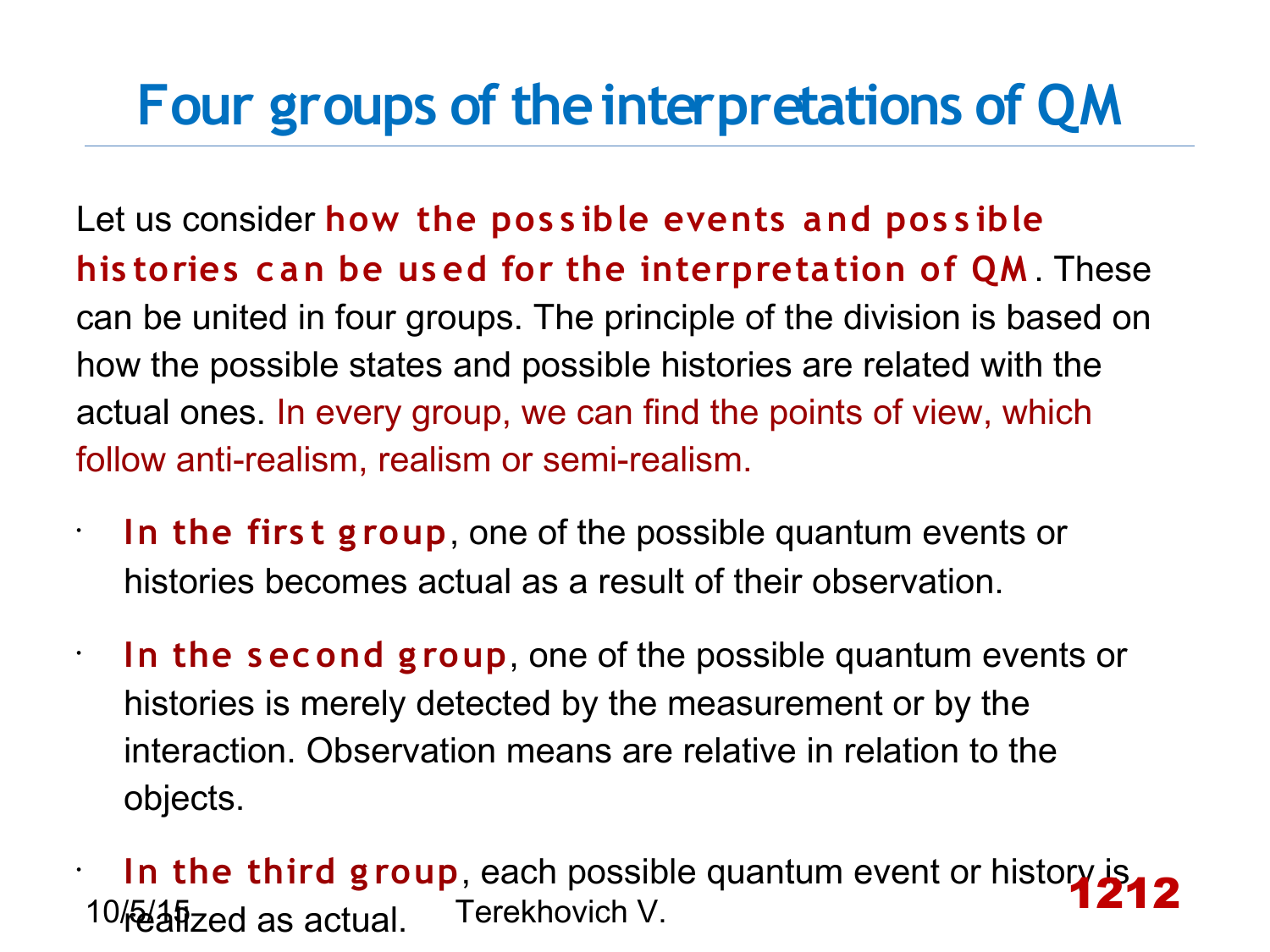# **The first group of interpretations of QM**



One of the possible quantum events or histories becomes actual as a result of their observation.

1313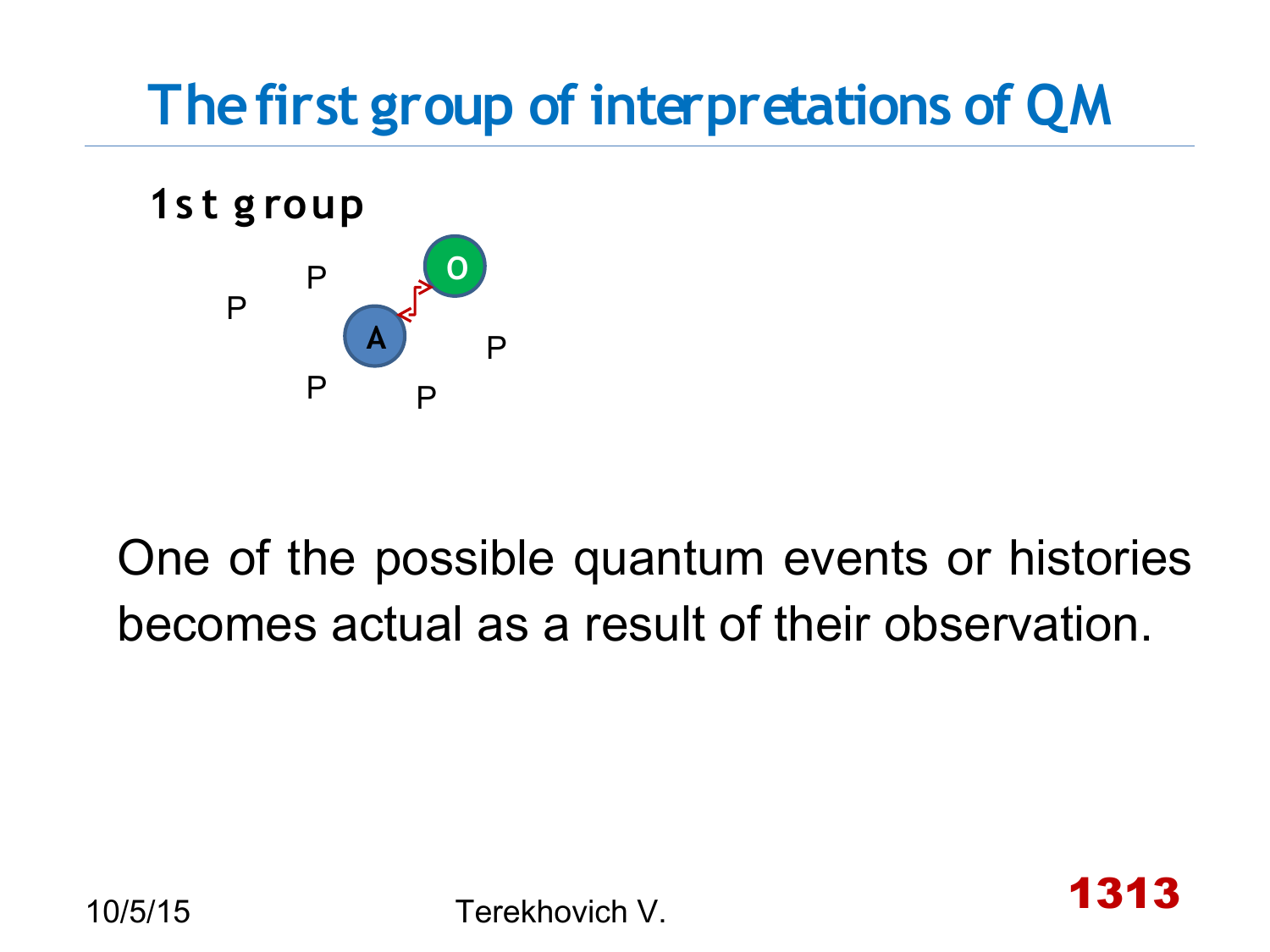# **The first group of interpretations of QM**

**Bohr's version of Copenhagen interpretation**. It is meaningless to talk about the reality of the possible states of quantum particles before their measurement because these exist only in formulas. The only actual world is created by the measurement, and the "collapse of a wave function" does not describe a change the reality, but a change of our knowledge of the reality (**anti-realism**).

**Heisenberg** believed that mathematical laws of quantum theory can be considered in Aristotelian notions of "*dynamis*" or "*potency*", and that a notion of "possibility" occupies an intermediate position between objective material reality and subjective reality (**semi-realism**).

**Von Neumann and Wigner** believed that the consciousness of the observer, which is connected with devices, creates a reality, destroying the superposition of possible states (**semi-realism**).

**Wheeler** considered the being of the whole universe as a result of the participation of an observer in the process of self-realization of the universe, through the exchange of information (**semi-realism**) 1414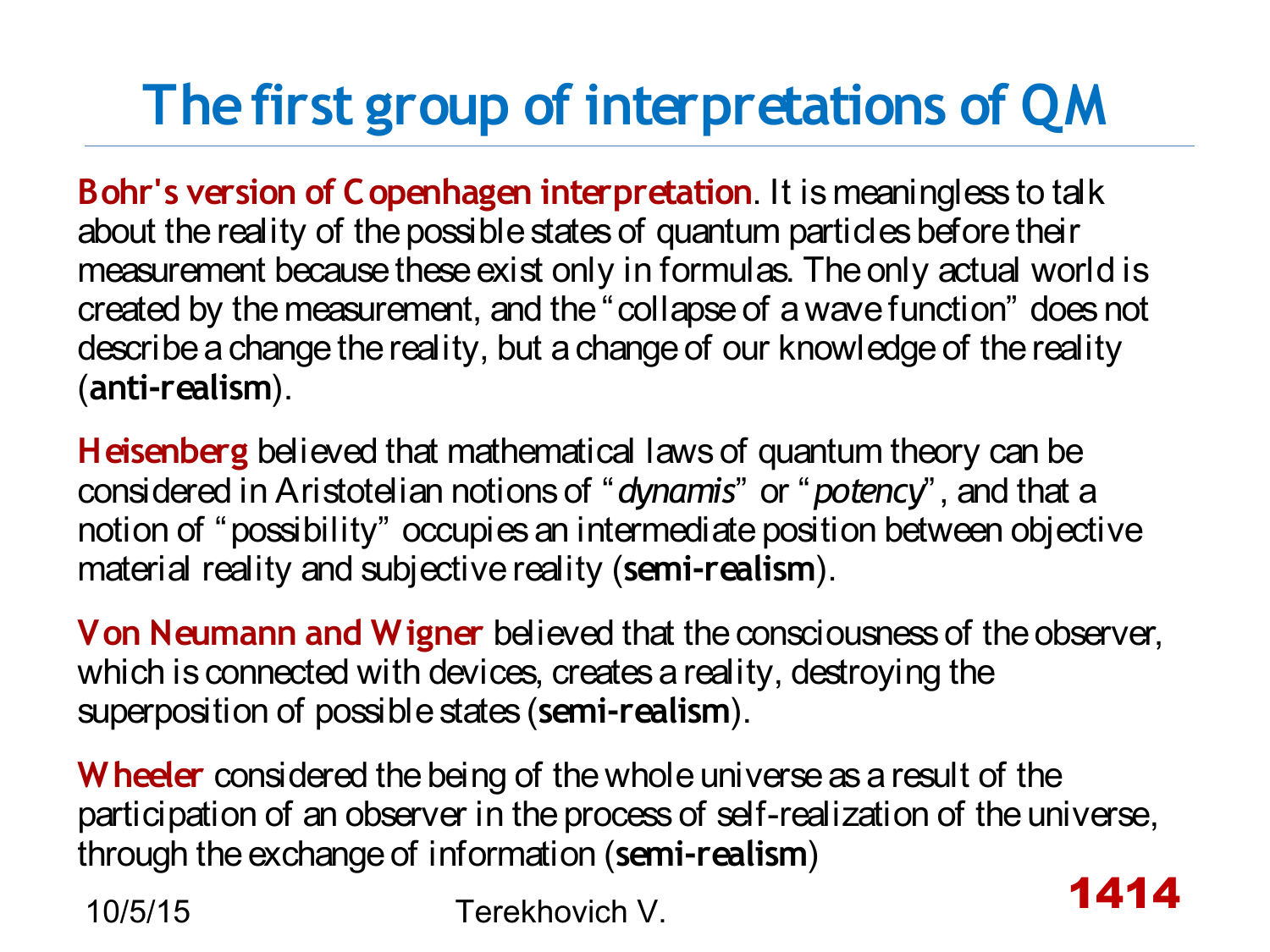

1515

One of the possible quantum events or histories is merely detected by the measurement or by the interaction.

10/5/15 Terekhovich V. The observation means are relative in relation to the objects.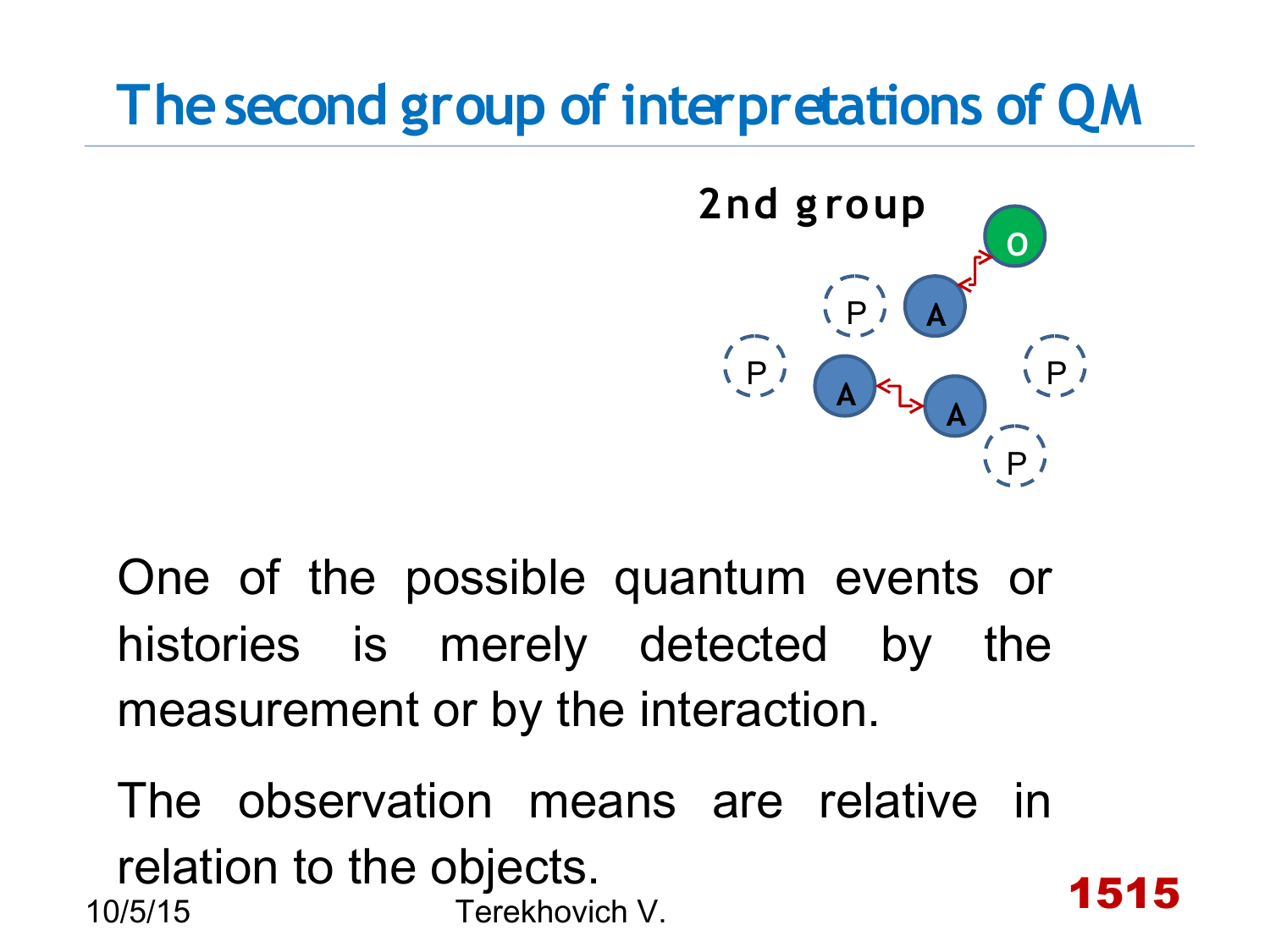In contrast to Heisenberg, **Fock** believed that the state, which described by the wave function is objective. It is characteristic of the potential possibilities of one or another result of the interaction between the object and a device (**semi-realism**).

**Oge Bohr** (son). Quantum reality is described by operators rather than numbers. Quantum reality contains the whole spectrum at once real worlds (**realism** and **platonism**).

**Van Fraassen** proposed that a quantum system has two kinds of states: *dynamical state* and *value state*. The dynamical state determines the system's possible physical properties and their probabilities. The value state represents actual physical properties. The measurement as well as any physical interaction randomly detects (but does not create, as Heisenberg supposed) one of the possible value states and makes it actual. The quantum formalism does not say what actually happens in the physical world, but it only gives us a list of the possibilities and their probabilities (**semi-realism**).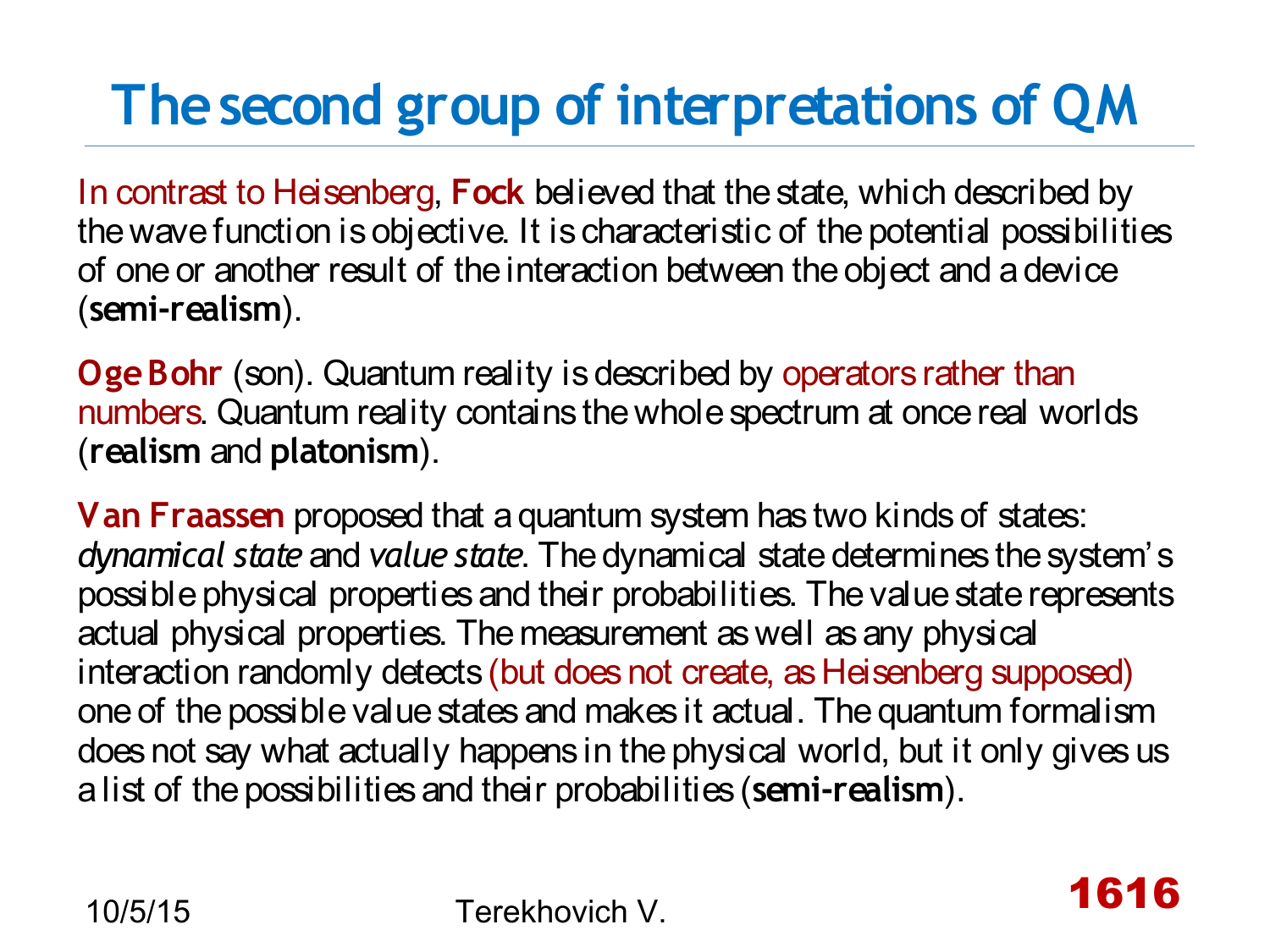**M odal interpretations (Bene and Dieks).** Modalities are mere convenient tools for the description of the actual world and do not have their existence (**anti-realism**).

**M odal-Hamiltonian interpretation (Lombardi and Castagnino**) introduce ontology with irreducible to each other realm of possibility and realm of actuality. Quantum systems are within the realm of possibility that is not less real than the realm of actuality. The propensities follow a deterministic evolution independently of which possible facts become actual. The propensities produce effects on the actual reality even if they never become actual (**realism** and **platonism**).

**Consistent Histories (Gell-M ann and Hartle)** select from all alternative quantum histories (Feynman paths) a set of coarse-grained coherent histories. Due to decoherence or "entanglement with the environment" only part of them interfere with each other. The reality before decoherence does not depend on the measurement. The possible histories that turn to actuaity under certain conditions (**semi-realism**).

1717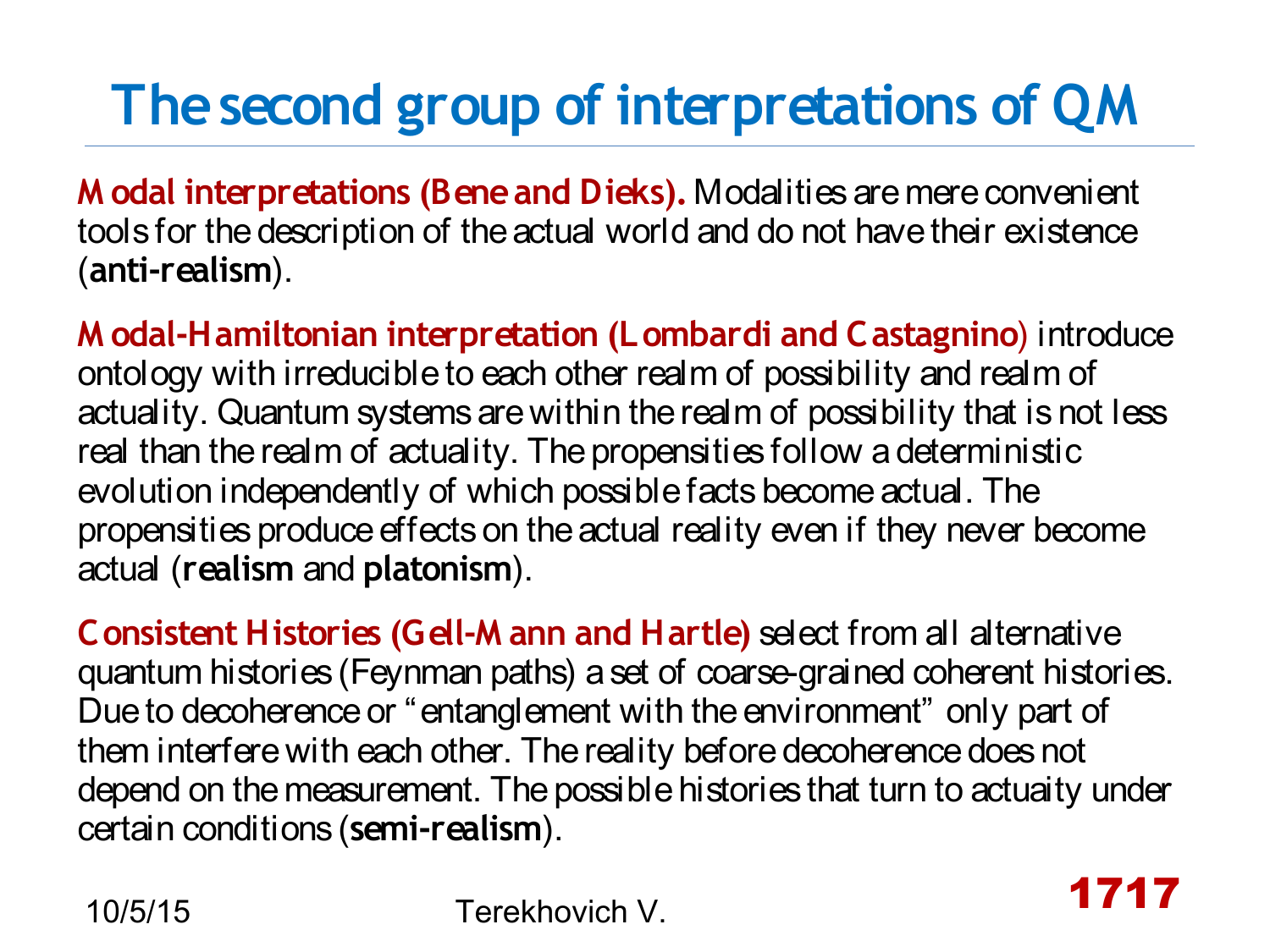**Existential interpretation (Zurek)** based on a mechanism of decoherence with the environment. It combines two opposite point of view:

- $\alpha$  the reality is only our knowledge, as in the Copenhagen interpretation
- $\mathcal{L}_{(b)}$  the reality is an ontological entity.

- The ontological features of the actual states are selected only when the superposition principle is "turned off" by environment induced decoherence.
- 10/5/15 Terekhovich V. The objective existence of the selected states is acquired through the epistemological information exchange with the environment. This exchange of information exists objectively; it is the cause of any changes and interactions. It is supposed that information is not only human knowledge but the primary entity (**s emi-realis m**). 1818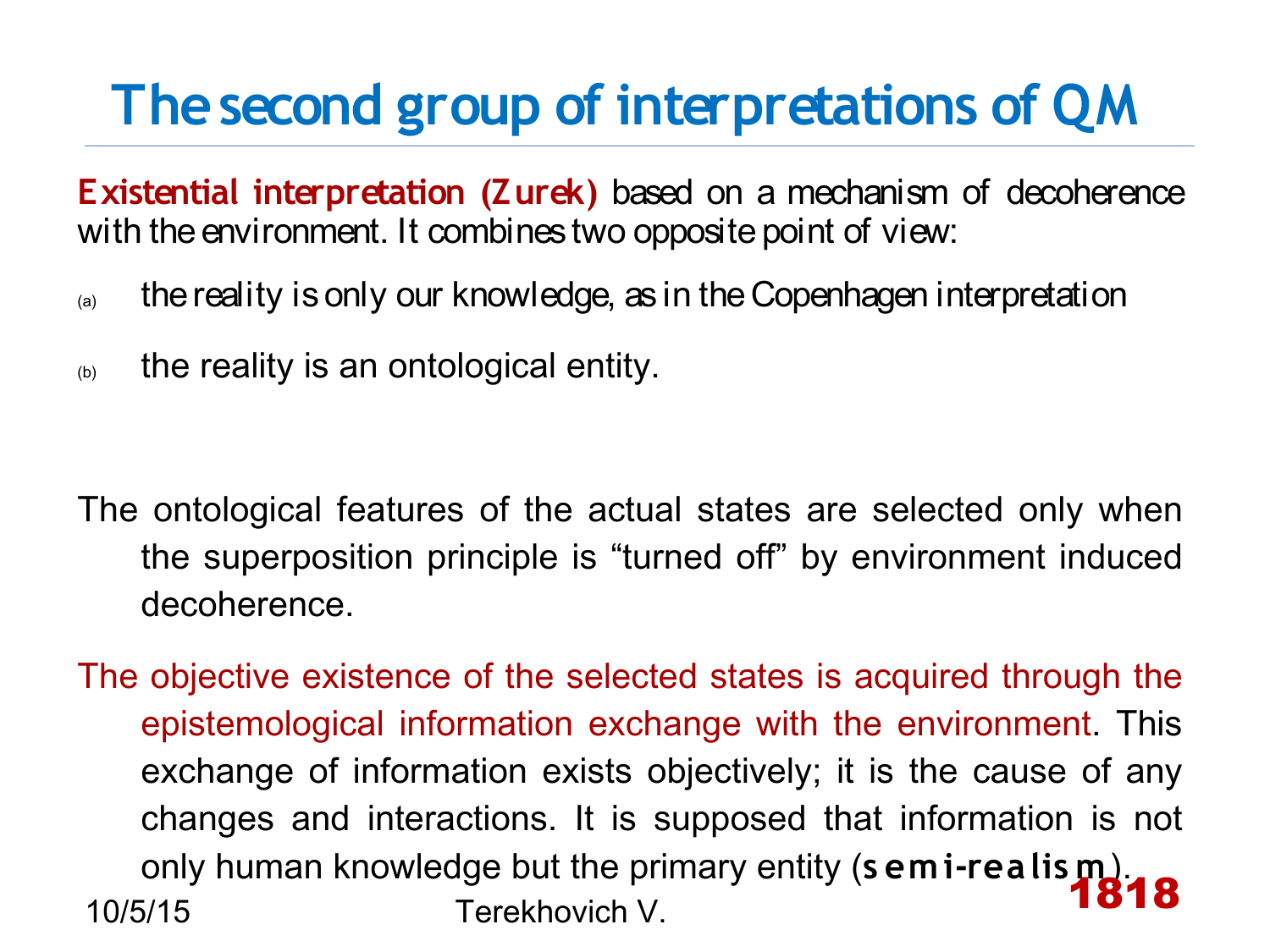#### **The third group of interpretations of QM**

#### Each possible quantum event or history is realized as actual.



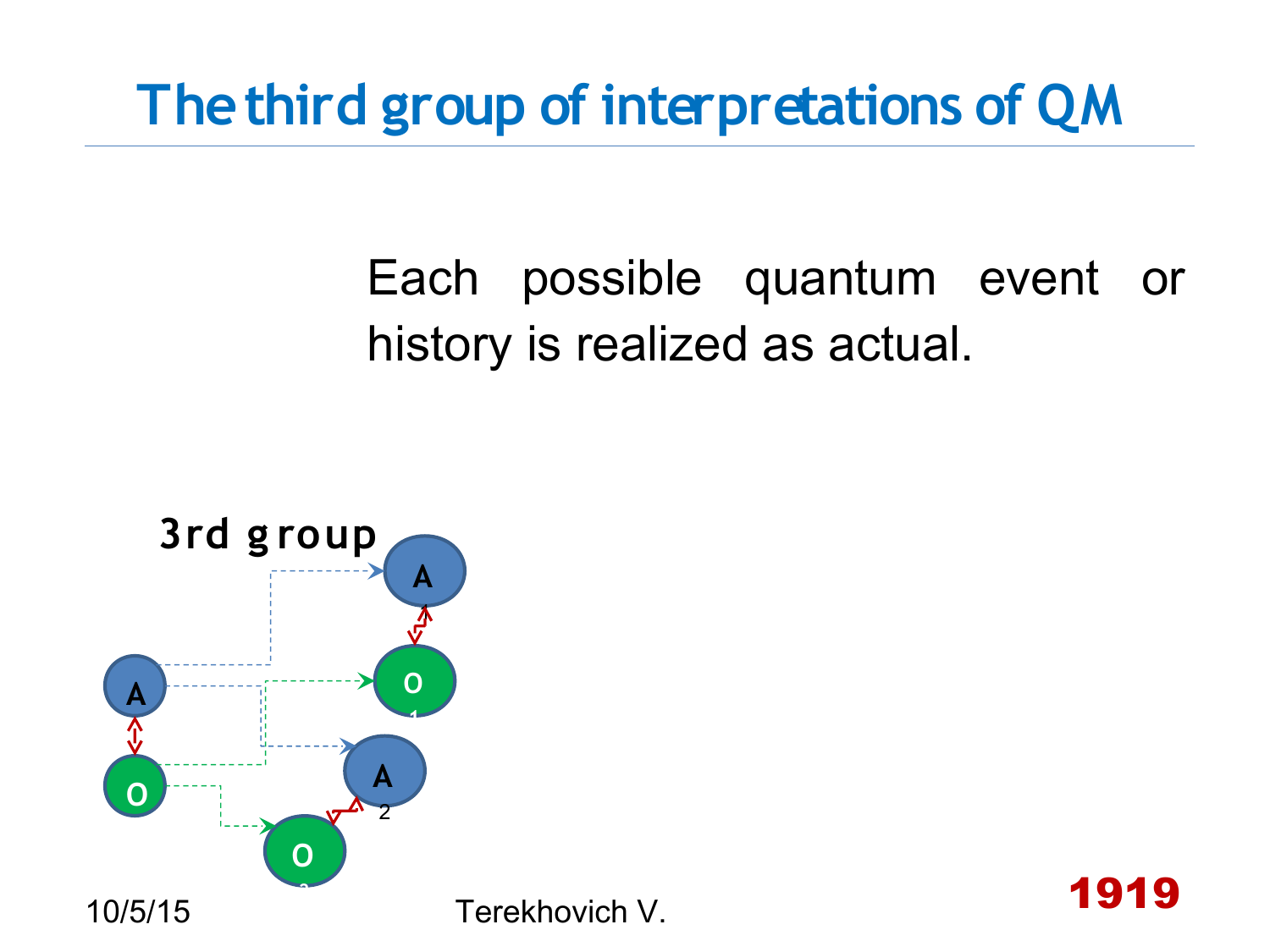## **The third group of interpretations of QM**

**M any-Worlds interpretation of QM .** Any measurement of quantum particles divides them into many copies. Each of copies actually exists in a parallel world or a projection of a multiverse. Multiverse is composed of a quantum superposition of all its own possible branches or quantum worlds. Any copy evolves according to the Schrödinger's equation, and a wave function is an ontological entity.

At first glance, this interpretation resembles the conception of modal realism in metaphysics of possible worlds where all possible worlds exist and are relatively actual. However, the similarity is deceptive (Lewis, 2004).

alcernative histories or branches or the evolution of the single In modal realism, possible worlds or universes develop independently of each other even under different laws. In the Many-Worlds interpretation, each possible world is mere one of all possible multiple and the second control of the second second control of the second second second second second second second second second second second second second second second second second second second second second second 2020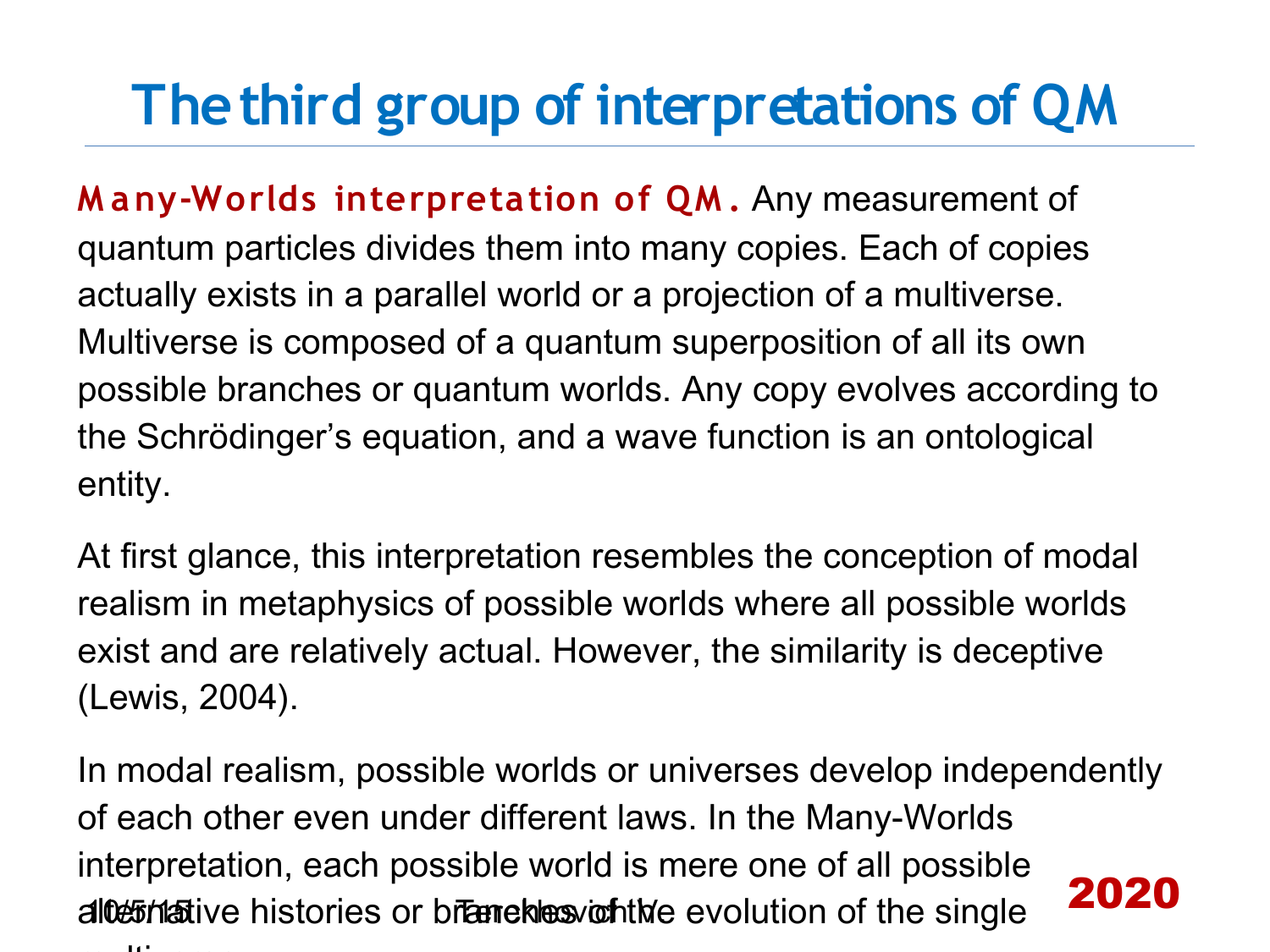#### **The fourth group of interpretations of QM**

A certain set of possible quantum events or histories is realized at once.

We observe the actual result of their combination.

**4th g roup**

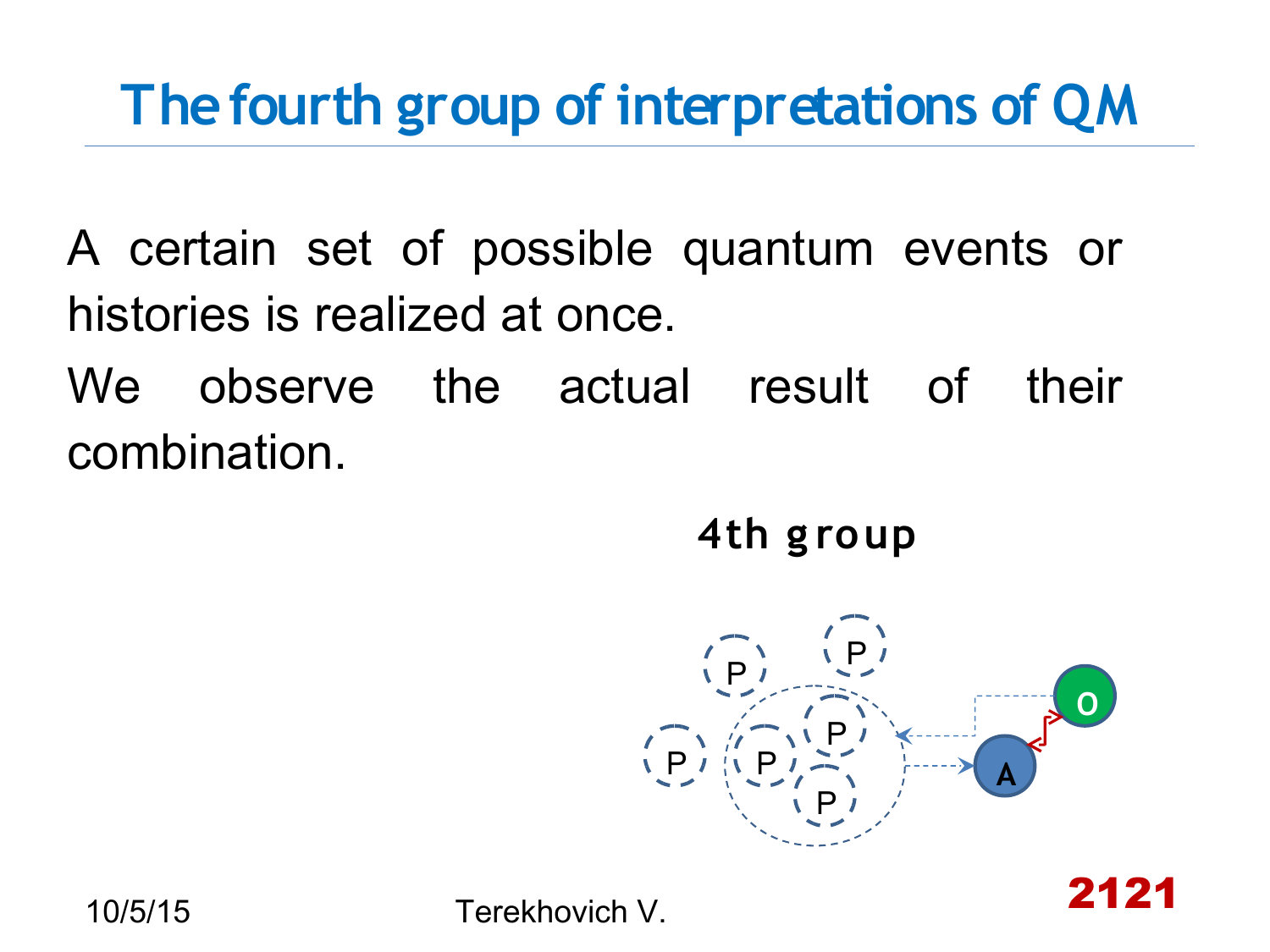### **The fourth group of interpretations of QM**

**S chröding er** explained the actual trajectory by a set or a field of all possible trajectories. In an infinite number of possible trajectories none of these has the advantage to be implemented in a particular case, all these are equally real.

Instead of the implementation of only one possible entangled state (Heisenberg), all ones are summed up. It occurs due to resonance or interference of the waves (**s emi-realis m**).

**De B rog lie-B ohm**. Non-local in space-time field of quantum potentials objectively exists independently of consciousness as a set of features. This non-local field depends on positions of all particles that at once influence the actual trajectory of the particle.

10/5/15 Terekhovich V. According to Bohm's theory of holomovement, any measurement or interaction extracts the objects from an entangled state of "*undivided wholeness*" and "*implicate order*" (**semi-realism**). 2222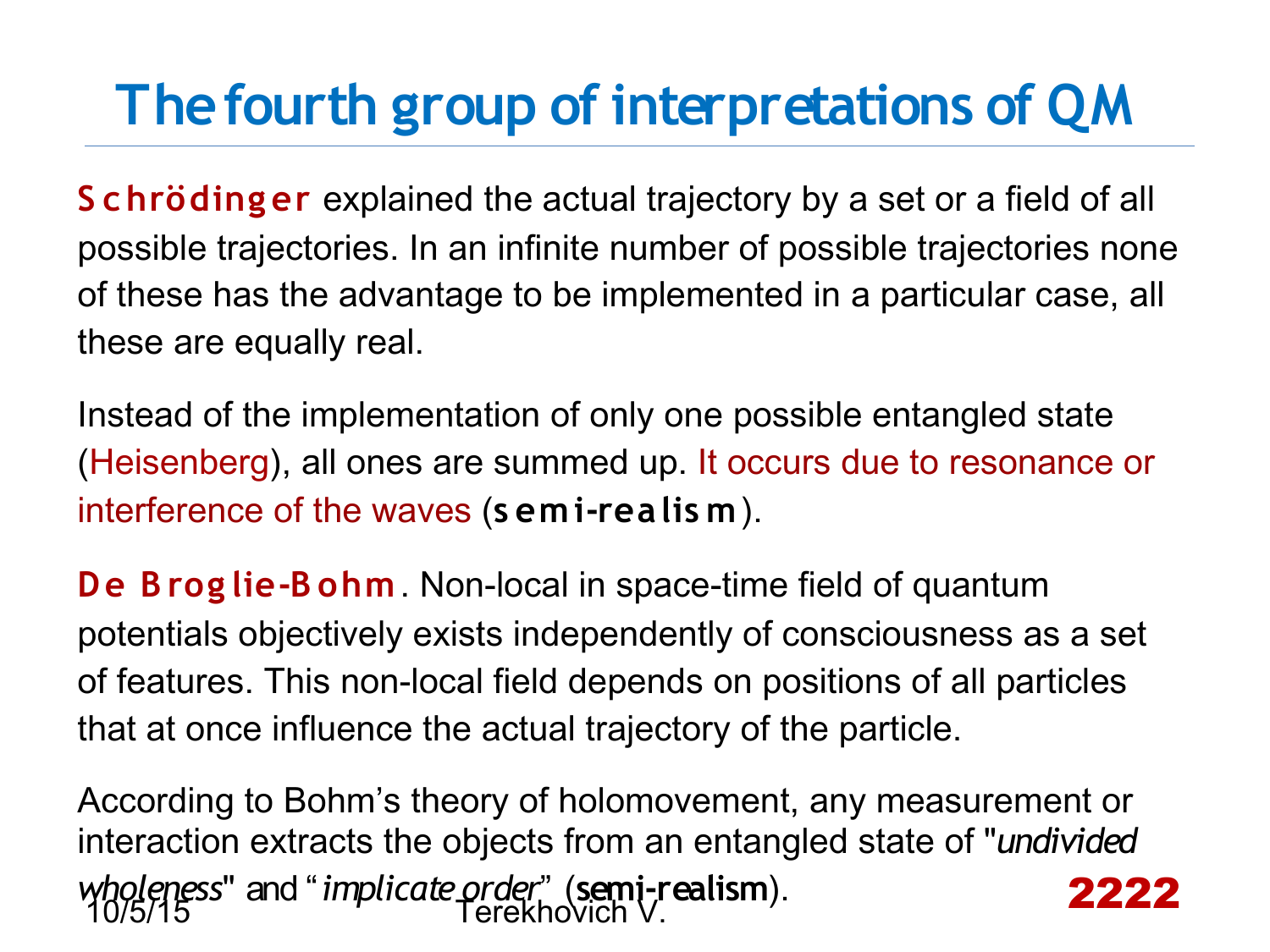# **The fourth group of interpretations of QM**

**Feynman path integral.** The photons do follow along all possible paths, and the summation of their probability amplitudes is not empty play in mathematics. It seems that a particle "feels" all the neighboring trajectories and selects the one along which the action is minimal.

In our classical world, these possible histories are mutually-exclusive, although, at the quantum level these possible histories coexist in quantum superposition (**semi-realism**). This view of the reality is supported by an analogy with the classical principle of least action.

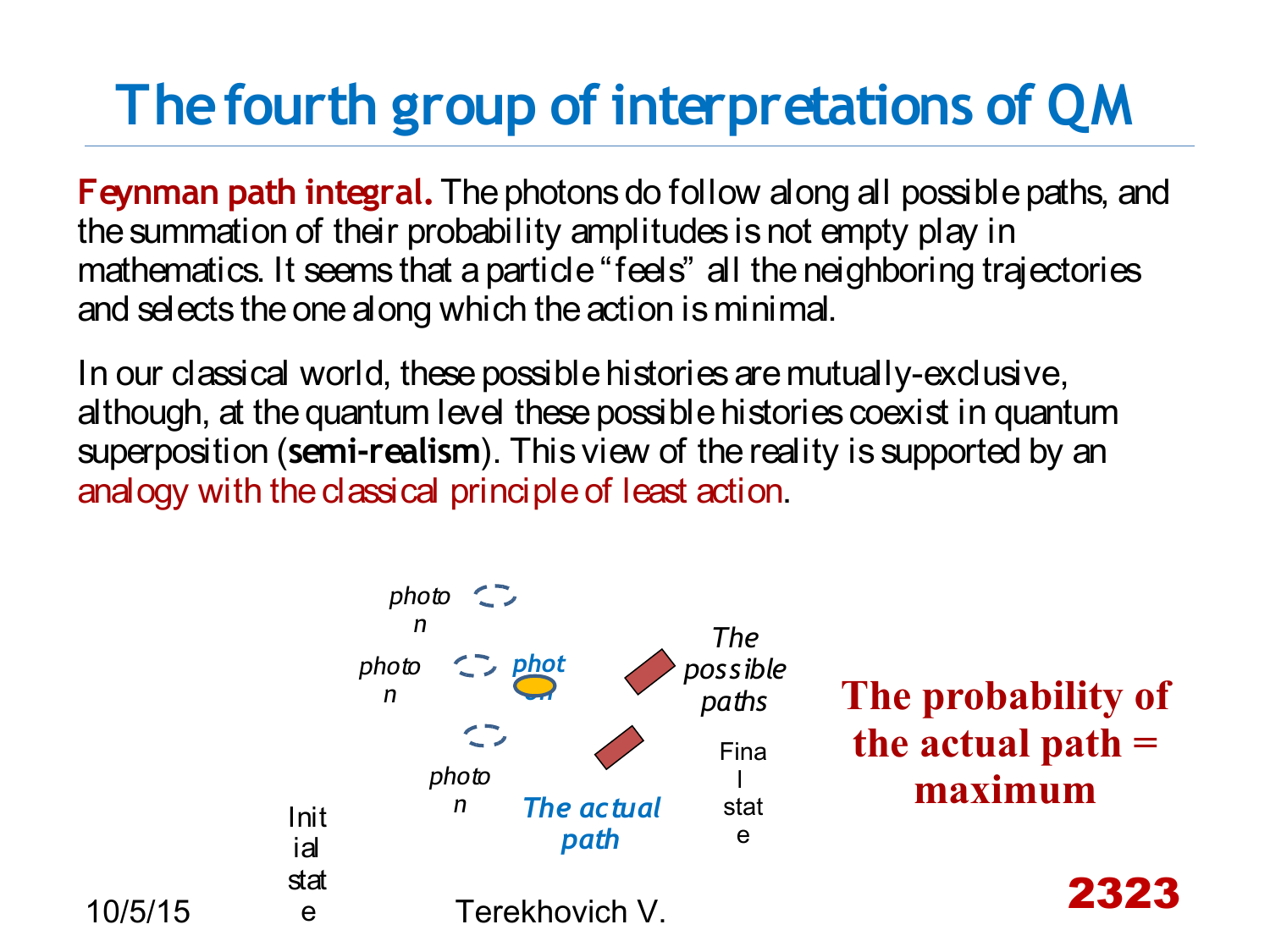#### **Four groups of interpretations of QM**







**4th g roup**



2424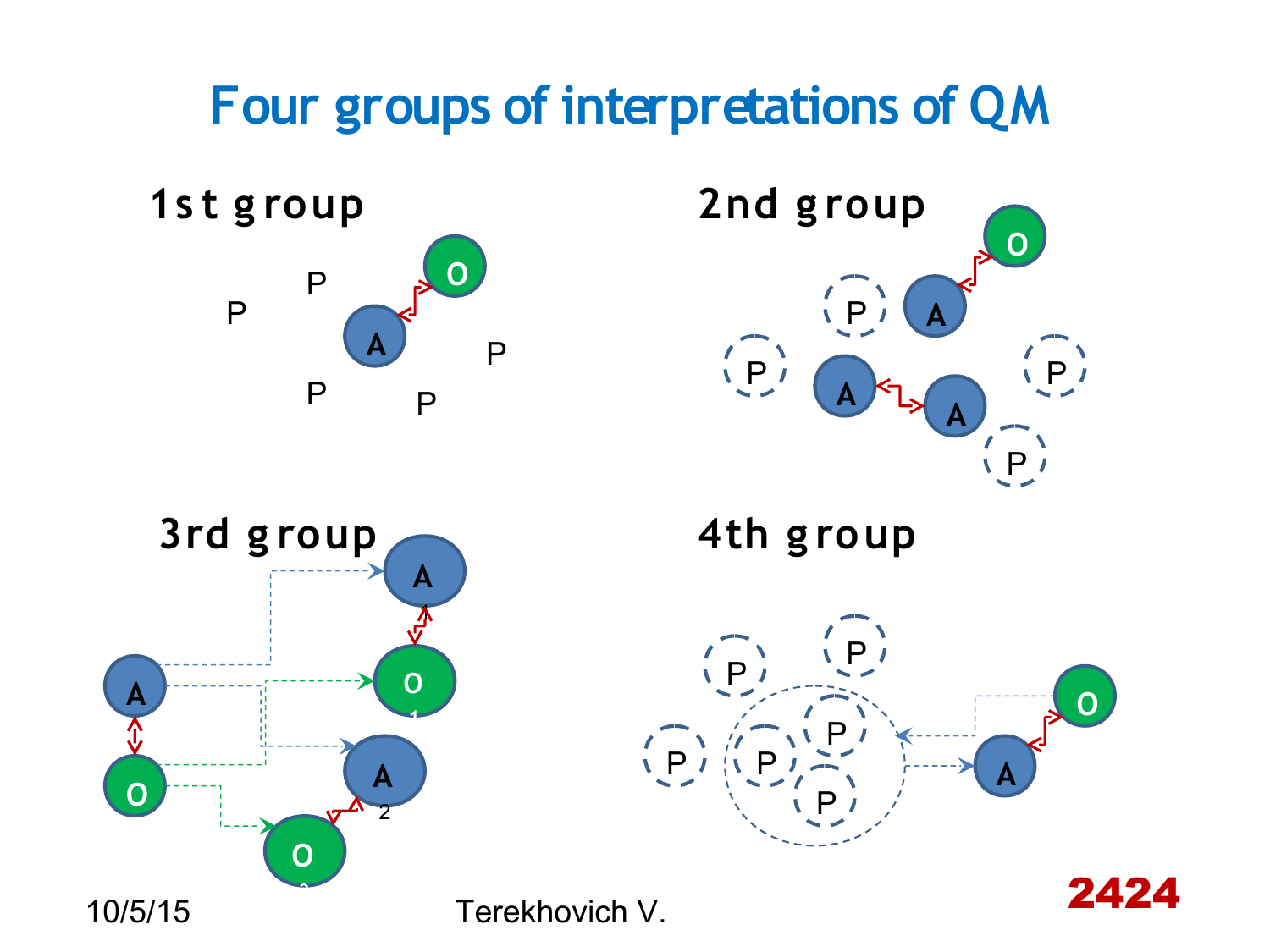#### **Conclusion**

In every group, we can find the points of view that follow

#### **anti-realis m, realis m or s emi-realis m** .

Most of the interpretation of QM can be attributed to the position of semi-realism. It means that most of the physicists consider the possible quantum states or histories as having a certain grade of reality.

2525

10/5/15 Terekhovich V. It seems they believe that some mathematical concepts reflect the real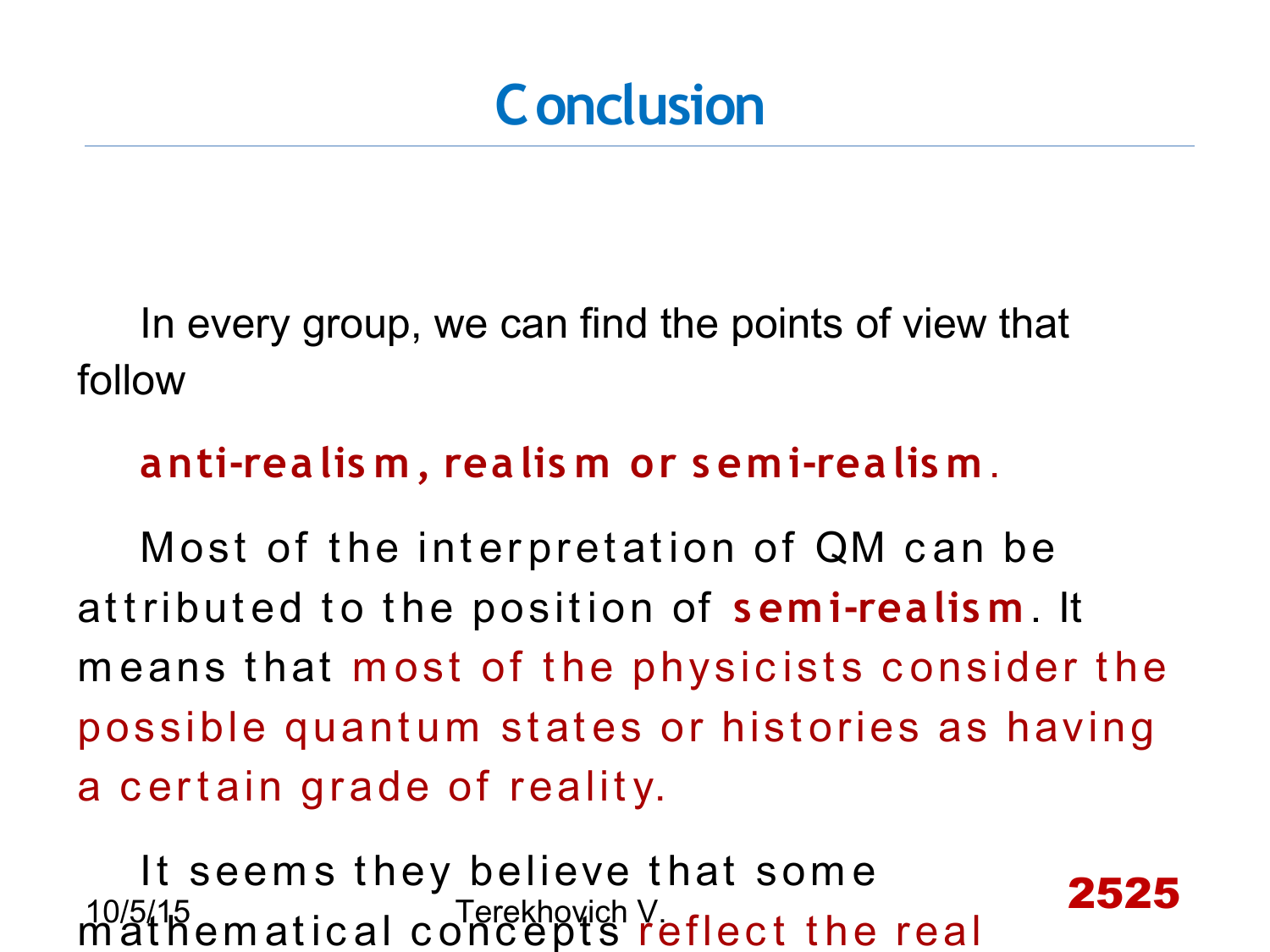### **Conclusion**

The objections in order to use the mathematical formalisms for the explanation of quantum phenomena.

**Anti-realis t:** the mathematical concepts exist only in our minds as the tools of cognition. However, it is not clear:

What is the source of reality of our mind, which conceives something?

Why do we conceive the same classical world?

Whether the laws of nature exist or not exist?

10/5/15<br>interpretation, which has a clear physical meaning. He argues **S c ientific realis t** is not against the transfer of the mathematical concepts to reality. But he agrees only with 2626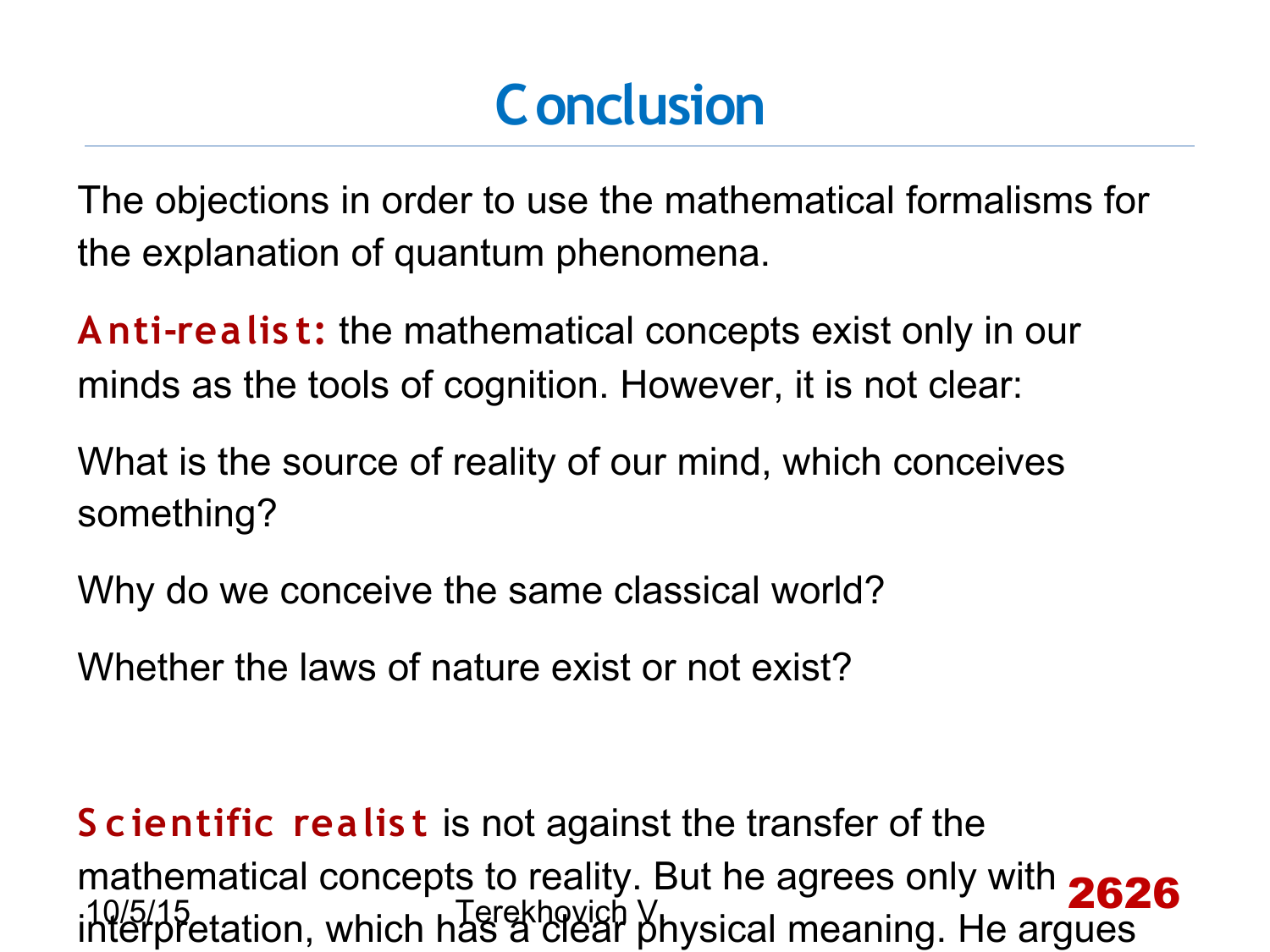#### **Conclusion**

In the interpretation of QM, we cannot ignore the explanatory potential of mathematical formalisms and their concepts.

Quantum equations can be seen not only as tools for calculation. We can find them a way to explain reality. At least, we have to try.

If we assume that mathematics is not limited by our brain, but in some degree reflects the real processes, we should use the mathematical concepts and operations to develop our ontological views of reality.

mand/bunesmaticians toreo-exploatiny.the meaning of th 2727 Maybe, the ordered ontological ideas will help fam iliar m at hem at ice al c once extending the second concerns of the second concerns of the second concerns of the second concerns of the second concerns of the second concerns of the second concerns of the second conc